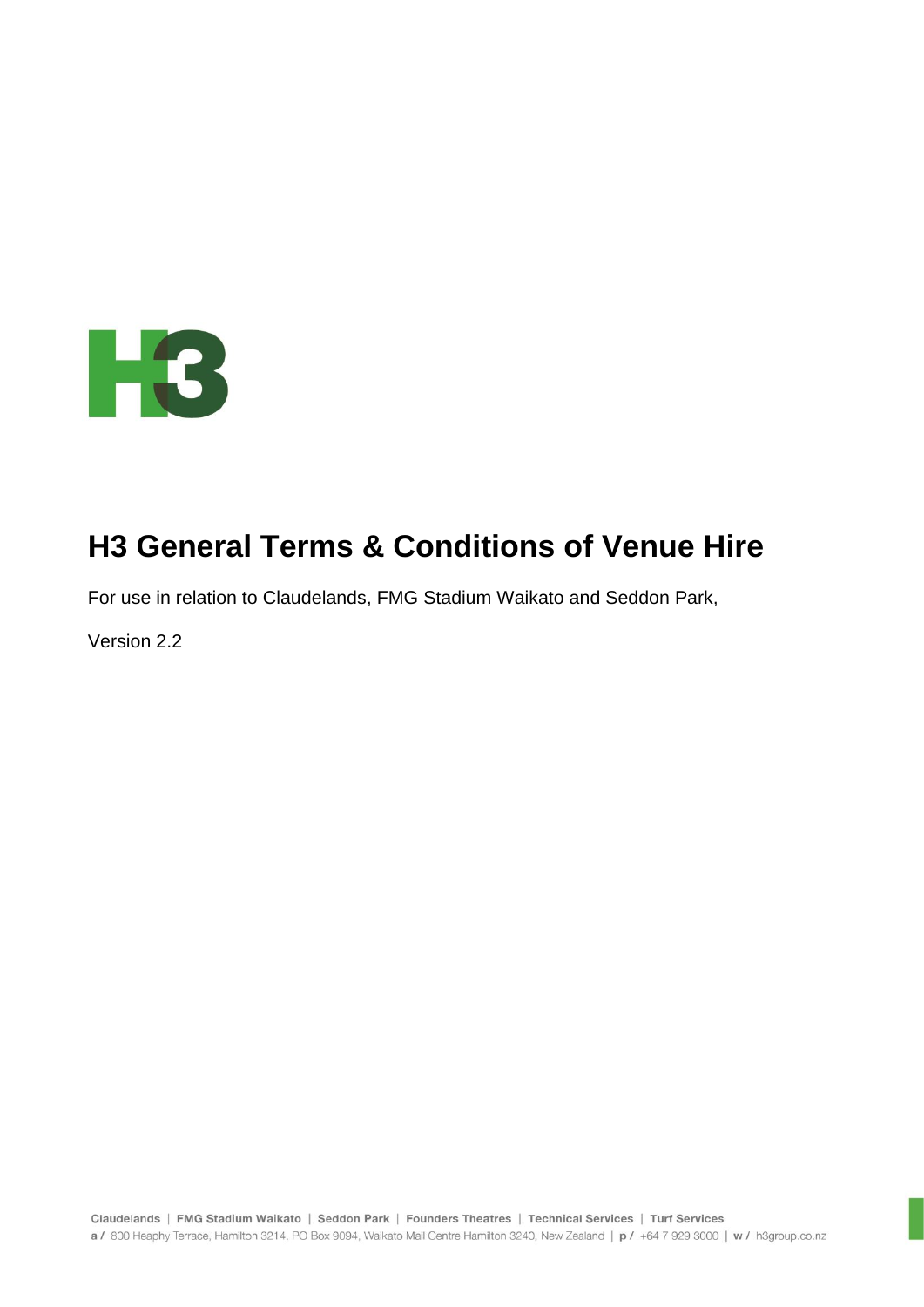# **TABLE OF CONTENTS**

| 1.         |                                                          |  |  |
|------------|----------------------------------------------------------|--|--|
| 2.         |                                                          |  |  |
|            |                                                          |  |  |
| 3.         | Agreement to Hire/Hire of Hire Areas and Common Areas    |  |  |
|            |                                                          |  |  |
| 4.         |                                                          |  |  |
| 5.         | Use of the Venue/Maximum capacity of venue/estimated     |  |  |
|            |                                                          |  |  |
| 6.         | Booking Confirmation & Event Venues Booking Policy 4     |  |  |
| 7.         |                                                          |  |  |
|            |                                                          |  |  |
| 8.         | Planning Venue Requirement and Liaison with the          |  |  |
| 9.         |                                                          |  |  |
| 10.        |                                                          |  |  |
|            |                                                          |  |  |
| 11.        | Payment of Reservation Fee, Venue Hire Fee and Bond,     |  |  |
|            |                                                          |  |  |
| 12.        |                                                          |  |  |
|            |                                                          |  |  |
| 13.        |                                                          |  |  |
| 14.        |                                                          |  |  |
| 15.        |                                                          |  |  |
| 16.        | Major AND SIGNIFICANT Events take precedence 7           |  |  |
|            |                                                          |  |  |
| 17.        | Compliance with Venue Hire Agreement, Venue Rules        |  |  |
|            |                                                          |  |  |
| 18.        |                                                          |  |  |
| 19.        |                                                          |  |  |
| 20.        |                                                          |  |  |
| 21.        |                                                          |  |  |
| 22.        | Use of the Venue and Storage at Venue at Hirer's Risk  7 |  |  |
| 23.        |                                                          |  |  |
| 24.        |                                                          |  |  |
| 25.        |                                                          |  |  |
| 26.<br>27. |                                                          |  |  |
| 28.        |                                                          |  |  |
| 29.        |                                                          |  |  |
| 30.        | Electricians / Electrical Devices and Leads  8           |  |  |
| 31.        | 8                                                        |  |  |
| 32.        |                                                          |  |  |
| 33.        |                                                          |  |  |
| 34.        |                                                          |  |  |
| 35.        |                                                          |  |  |
| 36.        |                                                          |  |  |
|            |                                                          |  |  |
| 37.        |                                                          |  |  |
| 38.        |                                                          |  |  |
| 39.        |                                                          |  |  |
| 40.        |                                                          |  |  |
| 41.        |                                                          |  |  |
| 42.        |                                                          |  |  |
| 43.        |                                                          |  |  |
| 44.        |                                                          |  |  |
| 45.        | Variation to Rules, Policies and Procedures 10           |  |  |
| 46.        |                                                          |  |  |
| 47.        | Destruction or Damage to the Venue  10                   |  |  |
| 48.        | Claims against the Operator/Operator's Liability  10     |  |  |
| 49.        |                                                          |  |  |
| 50.        |                                                          |  |  |
| 51.        |                                                          |  |  |
|            |                                                          |  |  |

| 52. |                                              |  |
|-----|----------------------------------------------|--|
| 53. |                                              |  |
| 54. |                                              |  |
| 55. |                                              |  |
| 56. |                                              |  |
| 57. |                                              |  |
| 58. |                                              |  |
| 59. |                                              |  |
| 60. |                                              |  |
| 61. |                                              |  |
| 62. |                                              |  |
| 63. |                                              |  |
| 64. |                                              |  |
| 65. |                                              |  |
| 66. |                                              |  |
| 67. |                                              |  |
| 68. |                                              |  |
| 69. |                                              |  |
| 70. | Amendment to General Terms and Conditions 13 |  |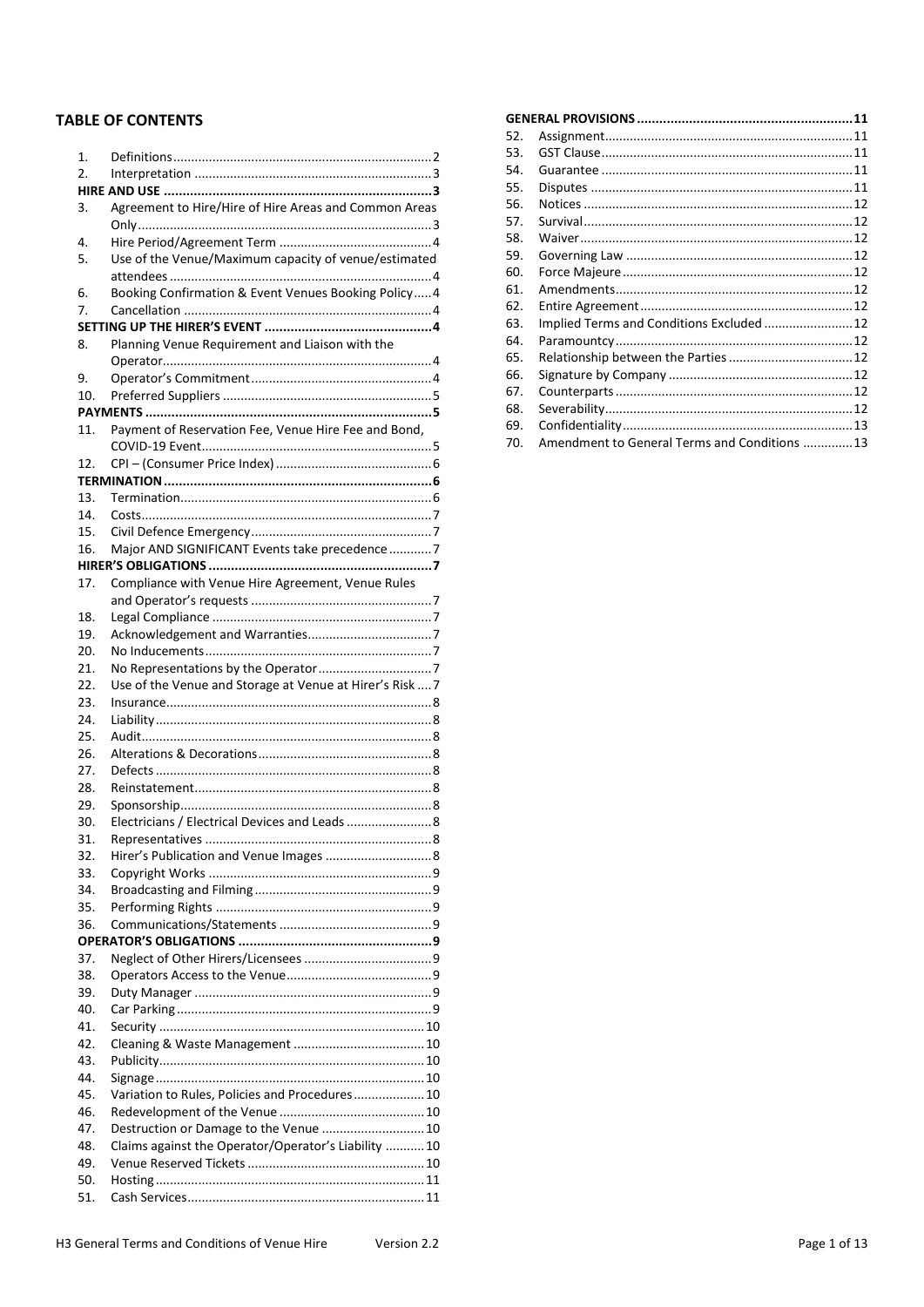## DEFINITIONS AND INTERPRETATION

## **1. DEFINITIONS**

Unless the context otherwise requires the following words have the following meanings:

**"Agreed Use"** means the specific use for which the Hirer is able to use the Hire Areas as set out Schedule A.

**"Agreement"** means the agreement relating to hiring the Hire Areas for the Hire Period which comprises Schedules A-F, any other schedules, plans and annexures attached to them together with these General Terms and Conditions of Hire and any policies, procedures, guidelines and rules set out by the Operator relating to the use, occupation, services, safety and security of the Venue.

**"Artist"** means, if applicable, each and any of the Artist(s) named in Schedule A of this Agreement.

**"Bond"** means the bond (if any) set out in Schedule A.

**"Business Day"** means any day of the week other than Saturday, Sunday, or any public holiday or regional holiday observed in Hamilton.

**"Caterer"** means the Operator's caterer to the Venue from time to time.

**"Common Areas"** means the areas shown coloured in green on the Venue Site Plan which the Hirer is authorised to use in common with the Operator and any other authorised user of the Venue.

**"Consumables"** means utilities used or consumed by the Hirer or provided to the Hirer for the Event or consumed as a result of the Event including power, water, gas, telephones and data.

**"Consumer Price Index"** means the Consumer Price Index (All Groups) as calculated by the Department of Statistics and published quarterly (or such replacement index (as reasonably nominated by the Operator) of the Consumer Price Index (All Groups) should that index cease to exist).

**"Corporate Hospitality Packages"** means any special promotional packages to the Event which may include such extras as food and beverage provided in a corporate dining setting and preferential/exclusive seating rights.

**"Corporate Hospitality Revenue"** means all revenue generated from sale of Corporate Hospitality Packages to the Event.

**"COVID-19 Event"** means an event where the New Zealand Government or relevant health authority at any time issues or changes any order or guidance or state of emergency (whether under the Health Act 1956 or Civil Defence Act 2002 or other statutory authority) prohibiting or limiting mass gatherings or otherwise rendering it impossible or impracticable to hold the Event on the Event Day due to the COVID-19 pandemic or other risk to public health, or where the parties agree, such agreement not to be unreasonably withheld or delayed, that there is good reason to believe or reasonably anticipate that it will not be possible or practicable to hold the Event due to likely or probable orders, guidance or changes thereto in respect of measures relating to the COVID-19 pandemic or other risk to public health.

**"Credit Card Surcharge**" means any surcharge payable by the Hirer on credit card payments made under this Agreement and being at the rate determined by the Operator from time to time.

**"Due Date"** means the due date for any payment as specified in Schedule A.

**"Duty Manager"** means the Operator's representative on duty at the Venue during the Hire Period.

**"Estimated Attendees"** means the estimated number of Patrons attending the Event as detailed in Schedule A.

**"Event"** means the event or activity to be staged by the Hirer at the Venue using the Hire Areas.

**"Force Majeure"** means any event or circumstance beyond the reasonable control of the party claiming the existence of such event or circumstance which that party is unable to prevent or overcome by the exercise of reasonable care and at a reasonable cost, and includes but is not limited to:

- a) Act of God, fire, earthquake, storm, flood or landslide;
- b) Explosion or public mains water or electrical supply failure;
- c) Sabotage, riot, civil disturbance, insurrection, epidemic, natural or civil emergency (whether in fact or law), act of terrorism or act of war (whether declared or not);
- d) Unavoidable accident, but does not include:
	- (i) any labour strikes, lockouts or unrest by any employees or independent contractors of the Hirer; or
	- (ii) lack of funds for any reason.

**"General Terms and Conditions"** means the general terms and conditions applying to this Agreement.

**"Gross Revenue from Ticket Sales"** means, in relation to a Public Event, the total revenue received by the Ticketing Agent on behalf of the Hirer in relation to ticket sales for the Event being the ticket price less:

- a) GST; and
- b) Inside Charges; and,
- c) any credit card fees charged by the Ticketing Agent; and,
- d) any printing charges payable to the Ticketing Agent,

but excluding revenue (if any) received by the Ticketing Agent on account of tickets sold as part of a Corporate Hospitality Package. At its sole discretion the Operator may permit other deductions to be made and, if it does so:

- a) the additional deductions will be stated in Schedule B; and
- b) the definition of Gross Revenue from Gross Ticket Sales detailed in Schedule B shall take precedence over the definition in these General Terms and Conditions.

**"Guarantor"** means the person(s) (if any) named as Guarantor in Schedule A.

**"H3"** means the Operator.

**"H3 Representative"** means any person to whom authority is delegated by the Operator with respect to conducting any matter with respect to a Venue on behalf of the Operator, including, but not limited to, the Duty Manager.

**"Hire Area(s)"** means those areas within the Venue or any area adjacent to the Venue to be hired or used by the Hirer either exclusively or in common with others, as detailed in the Venue Site Plan, and includes any common areas that the Operator allows the Hirer to use for the purposes of access to and egress from the Hire Areas or that are part of the facilities at the Venue that are made available for the Hirer's use such as, without limitation, toilets, grounds or car parks.

**"Hire Period"** means the period specified in Schedule A.

**"Hirer"** means the person named as the Hirer in Schedule A where the context requires and includes:

- a) those persons for whom the Hirer is responsible, being, by way of example only the Hirer's Representatives, any Artists, employees, agents, volunteers, contractors, exhibitors, promoters, invitees, Patrons, performers, participants;
- b) the Hirer's successors and assigns.

**"Hirer's Publications"** means all promotions, advertising, signage and other like materials, tickets, broadcasting, television, film, electronic media or other publications produced by or on behalf of the Hirer related to the Event.

**"Hirer's Representatives"** mean those persons nominated in writing by the Hirer with authority to make arrangements on behalf of the Hirer with the Operator.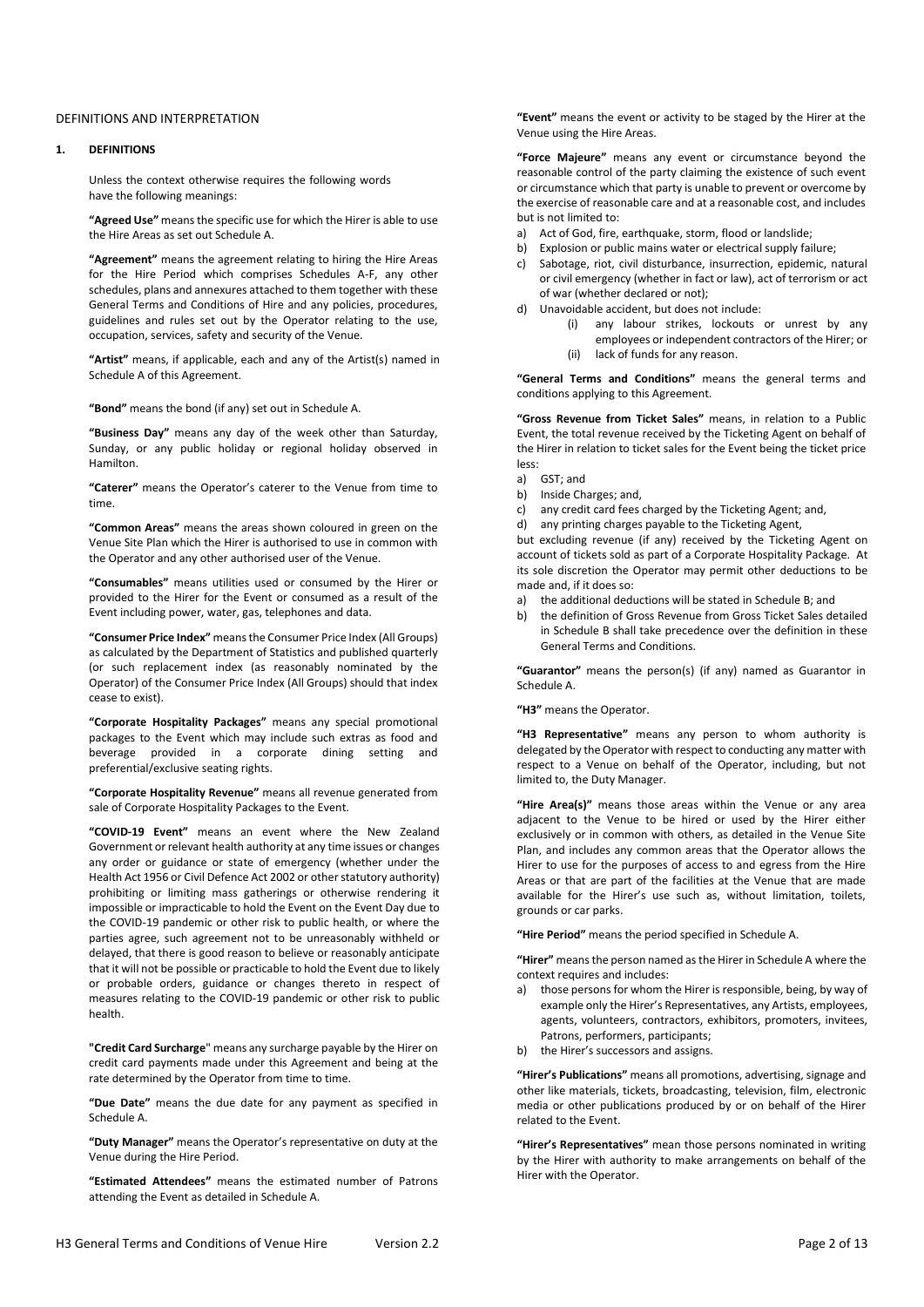**"Impact Event"** means any event specified as an Impact Event in Schedule A.

**"Inside Charges"** has the meaning ascribed to that term in Part B of Schedule F.

**"Intellectual Property Rights"** means any and all trademarks, service marks, trade or business names, domain names, rights in get-up, rights in goodwill or to sue for passing-off, unfair competition rights, copyright (including rights in software), performers' rights, database rights, design rights, patents, rights in confidential information and any other intellectual property rights whatsoever, in each case whether registered or unregistered and including all applications (and rights to apply) for protection of such rights and all similar or equivalent insights or forms of protection which new, or in the future, Subcontract in any jurisdiction.

**"Losses"** means, without limitation, any damage, cost, loss, claim, expense or liability of whatever nature (including the costs referred to in clause 14 together with default interest specified in clause 11(e)) incurred or sustained by a party by reason of the acts or omissions of the other party (including the breach of this Agreement by the first party) and, in relation to the Operator, means any damage, cost, loss, claim, expense or liability of whatever nature incurred or sustained by the Operator:

- a) as a result of the Hirer's acts or omissions and/or the Hirer hiring the Venue; or,
- b) which is caused directly or indirectly by Patrons or other persons for whom the Hirer is responsible.

**"Major Event"** means an event which the Governor General by order in Council on the recommendation of the Economic Development Minister (after consultation with the Commerce Minister and the Sports Minister), declares to be a Major Event in accordance with the powers contained in Section 7 of the Major Events Management Act 2007.

**"Maximum Hire Fee"** means, where applicable, the maximum venue hire fee set out in Schedule A (but subject to adjustment in accordance with clause 11).

**"Merchandise"** means all promotional, branded or other goods or items whatsoever sold by the Hirer at the Venue during the Hire Period.

**"Merchandising Revenue"** means all revenue generated from the sale of Merchandise.

**"New Event Notification"** means the form(s) described as such by the Operator and the Ticketing Agent from time to time.

"**Operator**" means Hamilton City Council trading as H3, as represented under delegated authority by the relevant H3 Representative H3 Director and being the Operator of the Venue.

**"Pack-In"** means and refers to that part of the Hire Period during which the Hirer erects and installs any infrastructure needed for the Event in the Hire Area and during which the Hirer prepares the Hire Areas and the Venue for the Event.

**"Pack-Out"** means and refers to that part of the Hire Period after completion of the Event during which the Hirer must remove all of its Event infrastructure from the Hire Areas and the Venue.

**"Parties"** means the Operator, Hirer and any Guarantor(s).

"**Patron**" means a person attending the Venue for an Event.

**"Private Event"** means an event or activity not open to the general public.

**"Public Event"** means an event, or activity which is stated to be a Public Event in Schedule A being an Event which is open to the general public irrespective of whether a ticket is required for entry.

**"Reservation Fee"** means the non-refundable fee specified in Schedule A.

**"Service Charges"** means the total amount payable by the Hirer to the Operator for all Services and charges for catering (which are invoiced as part of the Service Charges) provided under this Agreement.

**"Services"** means those services provided by the Operator as set out in Schedule C (or as varied by the Parties in writing) which may include technical, security, supply of equipment, parking, cleaning, supply of employees and personnel and other services provided to the Hirer by the Operator or the Venue or their contractors.

**"Significant Event**" means an event determined by the Operator in its sole discretion as significant and will be based on such criteria as determined by the Operator, including but not limited to importance to the city, value, economic impact, reputation or attendance.

**"Ticketing Agent"** means the Operator's ticketing agent from time to time.

"**Ticketing Terms and Conditions"** means the terms and conditions of the Ticketing Agent that the Hirer must comply with in relation to ticketing of the Event as set out in Part B of Schedule F.

**"Venue"** means the Venue specified in Schedule A.

**"Venue Hire Fee"** means the venue hire fee set out in Schedule A (but subject to adjustment in accordance with clause 11).

**"Venue Images**" means the name of the Venue and the Operator, the logo(s) of the Venue and the Operator, any trademarks (registered or unregistered) relating to the Venue and the Operator and images of the Venue and its facilities;

**"Venue Requirements"** means the venue requirements as set out in clause 8.

**"Venue Resource Consent"** means the resource consent granted to the Operator by Hamilton City Council under the operative District Plan/proposed District Plan.

**"Venue Site Plan**" means the plan showing the Hire Areas under this Agreement outlined in red and any common areas that the Operator will allow the Hirer to access outlined in green, being the plan attached as Schedule D to this Agreement.

## **2. INTERPRETATION**

In the construction of this Agreement, unless a contrary intention appears:

- a) headings are for convenient reference only and shall be ignored in interpreting the provisions to which they refer or any other provision.
- b) words in the singular include the plural and vice versa.
- c) a reference to a person includes a partnership and a body, whether corporate or not.
- d) a reference to a Schedule is a reference to a Schedule to this Agreement.
- e) time shall be of the essence in any provision where a time or period is given.
- f) any reference to laws, legislation or statutory requirements includes a reference to regulations or any other form of delegated legislation or local body bylaws, codes or rules or to any legislation in substitution for, or in amendment of, the legislation or statutory requirements.
- g) words that are derived from a defined term shall have a similar meaning to the defined term.
- h) all references to dollar amounts and fees payable under this agreement are references to New Zealand Dollars.

## **HIRE AND USE**

## **3. AGREEMENT TO HIRE/HIRE OF HIRE AREAS AND COMMON AREAS ONLY**

Subject to clause 6, the Operator licenses the Hirer to use the Hire Area, and the Hirer agrees to take on licence the Hire Area for the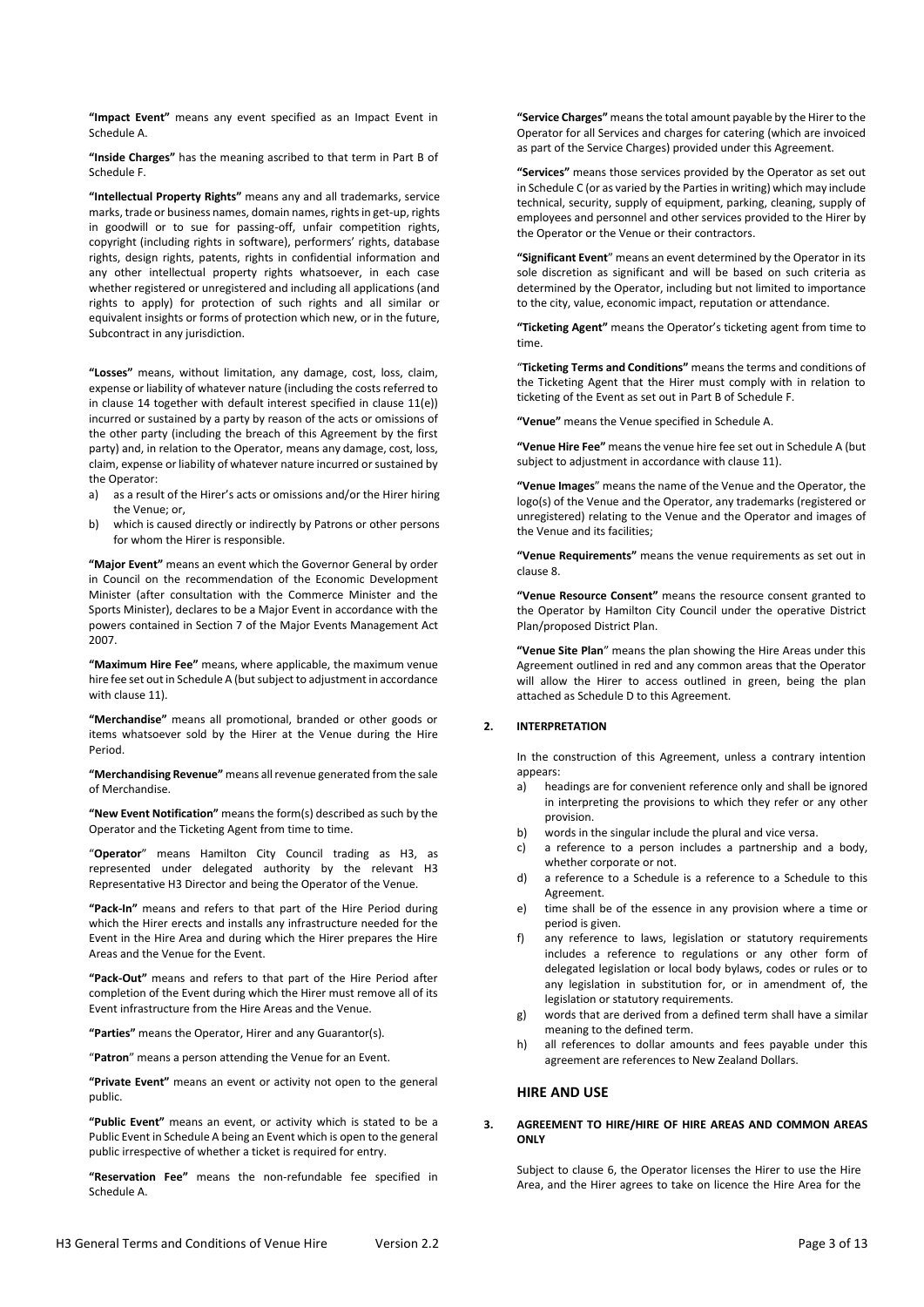Hire Period and otherwise on the terms and conditions set out in this Agreement.

The Hirer is not permitted to use the Hire Area or the Venue for the Event on any day(s) other those that specified as the Event Date in Schedule A.

The Hirer shall co-operate with other occupiers, users and hirers of the Venue and take all reasonable steps to avoid disruption or inconvenience to such persons.

### **4. HIRE PERIOD/AGREEMENT TERM**

This Agreement may apply to more than one Event. Where the Hire Period is in respect of multiple Events, this Agreement will operate for every such Event specified in Schedule A but the Operator may change the prices included in this Agreement for any Event in accordance with clause 12.

Contractors engaged by the Hirer must operate within the Hire Period. Approval must be given by the Operator if any contractor engaged by the Hirer for the Hirer's Event requires access prior to the Pack-in Date or after the Pack-out Date (both specified in Schedule A). The Operator will ensure the Hirer has authorised any contractor who requires access prior to the Pack-in Date or after the Pack-out Date. The Operator may at its discretion increase the Venue Hire Fee if the Hirer's contractors require access prior to the Pack-in Date or after the Pack-out Date.

Deliveries prior to and after the Hire Period will only be accepted if prior approval has been granted by the Operator.

The term of this Agreement is the period commencing on the date this Agreement is executed by the Parties until the earlier of:

- a) the end of the Hire Period; or<br>b) the date this Agreement is
- the date this Agreement is cancelled or terminated in accordance with its terms.

#### **5. USE OF THE VENUE/MAXIMUM CAPACITY OF VENUE/ESTIMATED ATTENDEES**

The Hirer shall not use or permit to be used the whole or any part of the Hire Area for any use other than for the Agreed Use.

The Hirer must advise the Operator of the Estimated Attendees for its Event no later than 4 days prior to the Event if:

- a) the Estimated Attendees was not recorded in Schedule A of this Agreement when it was originally entered into; or
- b) if the Estimated Attendees stated in Schedule A has materially changed since this Agreement was entered into; or
- c) if the Operator requires the Hirer to advise the Operator of the Estimated Attendees to enable the Operator to determine and allocate sufficient services for the Event (including allocating its own employee resource for the Event (if required)).

The Hirer acknowledges that, in certain circumstances, the Operator may make its own determination (on a reasonable basis) of the Estimated Attendees if the Hirer does not do so. The Hirer further acknowledges that the Operator may rely on the estimate provided by the Hirer or determined by the Operator and the Hirer agrees that, as applicable, the Operator shall allocate services (where relevant) for the Event based on the number of Estimated Attendees as detailed by the Hirer or determined by the Operator. Where applicable, the Hirer will be liable for the cost of the relevant services based on the greater of the actual number of attendees of the Event or the number of Estimated Attendees either notified by the Hirer or determined by the Operator pursuant to this clause provided that:

- the Operator will use reasonable endeavours to consult with the Hirer in relation to any additional services which the Operator has determined are required for the Event; and
- the Operator will, where applicable, charge such additional services at the same rate charged for other services related to the Event.

The Hirer must ensure that the number of people in the Hire Area(s) at any one time does not exceed the Maximum Capacity of Hire Area(s) set by the Operator and stated in Schedule A, unless otherwise agreed in writing with the Operator. The Hirer will be liable for any fines, costs or expenses that the Operator may incur if this Maximum Capacity is exceeded.

## **6. BOOKING CONFIRMATION & EVENT VENUES BOOKING POLICY**

No booking is confirmed until this Agreement is signed and the Hirer has paid the Reservation Fee. If the Event is a Public Event, tickets to the Event cannot be sold until the booking is confirmed.

The Operator may cancel any prospective booking at any time up until it has been confirmed but the Operator will consult with the Hirer prior to the Operator cancelling a prospective booking.

The Operator will act in accordance with the Operators' Event Venues Booking Policy a copy of which is available from the Operator on request.

#### **7. CANCELLATION**

The Hirer may cancel the Hirer's hire or part thereof at any time. Subject to clause 11(f), the Hirer, however, will not be entitled to a refund of the Reservation Fee and the Hirer may also be liable for the payment of charges pursuant to clause 11.

The Operator may cancel the Hirer's hire of the Venue at any time up to the date 11 months prior to the Pack-in Date by giving the Hirer written notice and, in such circumstances has no obligation to provide any reasons for cancellation. In this instance any Reservation Fee paid will be refunded in full.

## **SETTING UP THE HIRER'S EVENT**

### **8. PLANNING VENUE REQUIREMENT AND LIAISON WITH THE OPERATOR**

Immediately upon signing this Agreement, the Operator and the Hirer must work together to plan the Hirer's Event.

Where necessary or where required by the Operator (acting reasonably) the parties will work together to develop a Venue requirement plan. The Venue requirement plan may include among other things the Hirer's Health and Safety Plan for all activities undertaken within the Hire Period, a risk management plan, an evacuation plan, an event site plan, Panel / Equipment plan, a Pack-in and Pack-out plan, cleaning requirements, onsite traffic management plan and any other requirements that the Operator may reasonably require. The Operator shall approve the Venue requirement plan.

The Operator will maintain overall supervision and control of the Venue during the Hire Period so as to protect the Venue. The Operator's supervision and control does not limit or reduce the Hirer's responsibilities and liability under this Agreement.

The Hirer must immediately notify the Operator of any changes proposed to the plan approved above and any such changes are subject to approval by the Operator.

#### **9. OPERATOR'S COMMITMENT**

The Operator will:

- a) ensure the Venue is ready and set up in accordance with the Venue requirement plan prepared pursuant to clause 8 no later than one hour before the start of the Hire Period or as set out in the Venue requirement plan:
- b) for the Hirer's protection, only accept changes to the items set out in the Schedule C or the Venue requirement plan that are authorised by the Hirer's Representatives;
- c) respond to any written requests for change to the items set out in the Schedule C or the Venue requirement plan within two Business Days of receiving them;

#### **10. PREFERRED SUPPLIERS**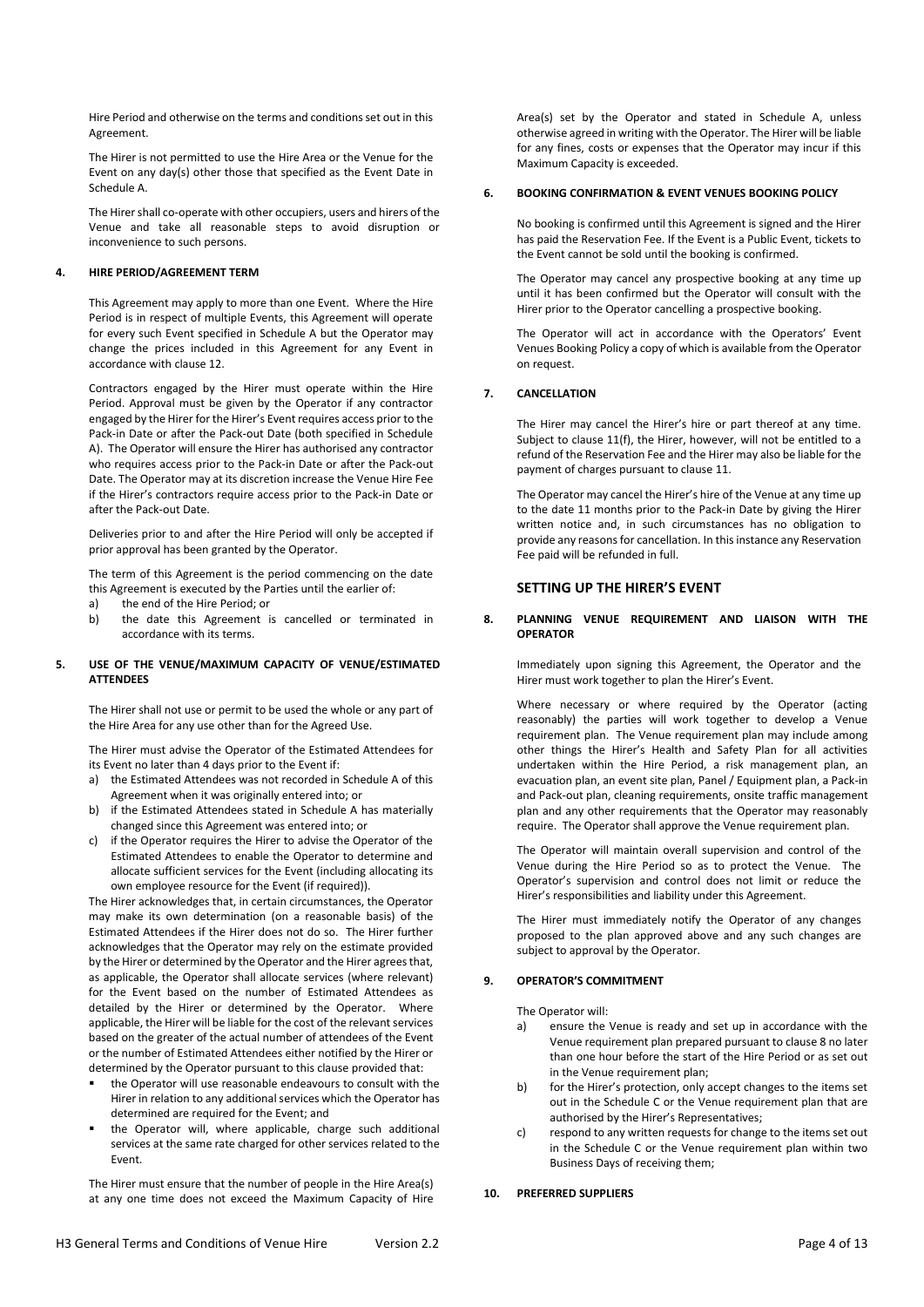The Operator has entered into preferred supplier relationships with certain parties, particularly in relation to the provision of audio and audio visual equipment and services to the Venue. If the Hirer does not use the Operator's preferred suppliers, the Operator (unless it, in writing, waives this requirement) may appoint its preferred supplier to oversee any activities (the subject of a preferred supplier relationship) undertaken by parties contracted to the Hirer (who are not the Operator's preferred suppliers) and to ensure that such activities meet the standards and requirements of the Venue and the Operator (acting reasonably). The costs incurred by the Operator in making such arrangements are chargeable to and payable by the Hirer.

## **PAYMENTS**

## **11. PAYMENT OF RESERVATION FEE, VENUE HIRE FEE AND BOND**

The Hirer must pay the Operator all fees set out in Schedule A and this clause 11 in the manner and on the dates specified in Schedule A. All payments must be made without deduction or set off. All amounts payable are subject to change where permitted by this Agreement. The Hirer must also pay any agreed extra costs, expenses and charges incurred by the Operator specifically related to the Event.

### **a) RESERVATION FEE**

The Hirer must pay the Reservation Fee plus GST in the manner specified in Schedule A. The Reservation Fee is a payment on account of the Venue Hire Fee.

# **b) VENUE HIRE FEE**

The Venue Hire Fee covers only the Venue Hire. Service Charges are payable in addition to the Venue Hire Fee.

The Venue Hire Fee shall be the amount specified as the Venue Hire Fee in Schedule A except in cases where there is a Gross Revenue from Ticket Sales Percentage specified in Schedule A. In such case, the Venue Hire Fee will be an amount which is the greater of either:

- (i) the Venue Hire Fee specified in Schedule A; or
- (ii) an amount which is equivalent to the Gross Revenue from Ticket Sales multiplied by the Gross Revenue from Ticket Sales Percentage set out in Schedule A, except that the Venue Hire Fee shall not exceed the Maximum Hire Fee if one is specified in Schedule A.

The Venue Hire Fee is payable at the times and in the manner(s) specified in Schedule A or, where applicable, Schedule F.

If the Event is an event where tickets are sold by the Ticketing Agent then the Hirer authorises the Operator at its discretion, not earlier than 10 Business Days from the Pack-in Date, to request from the Ticketing Agent details of the Gross Revenue from Ticket Sales at the time of the request. If the Gross Revenue from Ticket Sales advised by the Ticketing Agent is less than the aggregate of the Venue Hire Fee and the Services Charges then the Operator may, at its discretion, serve written notice on the Hirer requiring the Hirer to pay to the Operator, not later than 3 Business Days prior to the Pack-in Date, the difference between the aggregate of the Venue Hire Fee and Service Charges and the Gross Revenue from Ticket Sales.

If the Operator requires payment pursuant to the immediately preceding paragraph, then the Hirer acknowledges the Operator may at its discretion refuse to give the Hirer access to the Venue until such payment is made.

## **c) BOND**

If the Operator specifies that a Bond is required then the Bond is payable in the manner specified in Schedule A.

The Bond, less any amounts retained by the Operator in accordance with this Agreement, will be either repaid to the Hirer within 20 Business Days of the Pack-out Date. The Operator may retain out of the Bond, amounts (as determined by the Operator acting reasonably) to cover Losses sustained by

the Operator. The payment of the Bond does not limit the Hirer's liability in relation to Losses sustained by the Operator.

If the Hirer provides a bank deposit slip amounts payable to the Hirer can be direct credited to the Hirer's account.

#### **d) PAYMENT OPTIONS**

In relation to Reservation Fees for all Events and Venue Hire Fees and Service Charges for Events that are not ticketed via the Operator's Ticketing Agent the following payment options are available:

- Payments may be made by cash, cheque or direct credit.
- Payments by cheque (other than bank cheque) must be made five Business Days earlier than the relevant Due Date specified in Schedule A.
- Payments by direct credit must quote the Hirer's booking number stated in Schedule A and invoice number (if applicable).
- The Operator may charge the Hirer a Credit Card Surcharge where the Hirer makes any payment to the Operator by way of credit card.

## **e) FAILURE TO PAY**

Failure to pay any amount on time may lead to cancellation of the Hirer's booking provided that the Operator cannot cancel a booking unless it has first served a written notice on the Hirer that an amount is unpaid and the Hirer has not, within 3 working days of the date of such notice, made payment of the outstanding amount. The Hirer also agrees to pay interest on amounts not paid on the relevant Due Date at the Operator's current overdraft rate for unsecured borrowings from the Due Date until the date payment is made.

#### **f) CANCELLATION / POSTPONEMENT / VENUE REDUCTION**

Unless otherwise agreed by the Operator, once a booking is confirmed in accordance with clause 6, and the Event is subsequently cancelled or postponed to an alternative date by the Hirer, or there is a reduction in the number of venues or the size of the Hire Area required by the Hirer for an Event the following cancellation charges apply:

- (i) During the period that is less than 11 months and more than 6 months from the Pack-in Date 25% of the Venue Hire Fee is payable by the Hirer.
- (ii) During the period that is less than 6 months and more than 3 months from the Pack-in Date 50% of the Venue Hire Fee is payable by the Hirer.
- (iii) During the period that is less than 3 months and more than 20 Business Days from the Pack-in Date 75% of the Venue Hire Fee is payable by the Hirer.
- (iv) During the period that is less than 20 Business Days and more than 3 Business Days from the Pack-in Date the entire Venue Hire Fee and 50% of the estimated Service Charges (including estimated catering charges as set out in Schedule A) are payable by the Hirer.
- (v) During the period that is less than 3 days of the Pack-in Date the entire Venue Hire Fee and 100% of the estimated Service Charges (including catering charges as set out in Schedule A) are payable by the Hirer; and
- (vi) If the Event is a Public Event, any amounts payable to the Ticketing Agent as detailed in Schedule F.
- (vii) If catering is required for the Event, any amounts payable to the Caterer not detailed above but detailed in Schedule E.
- (viii) If cancellation occurs within 10 Business Days of the Pack-in Date the Hirer will also be liable, but only to the extent that the amount in this subclause (viii) exceeds the amounts in (iv), (v) or (vii) above (as applicable), for any Service Charges for Services or catering charges related to the Hirer's Event for which the Operator is liable (irrespective of how liability arises) provided that the Operator will use its reasonable endeavours to minimise any such costs by ensuring that within 24 hours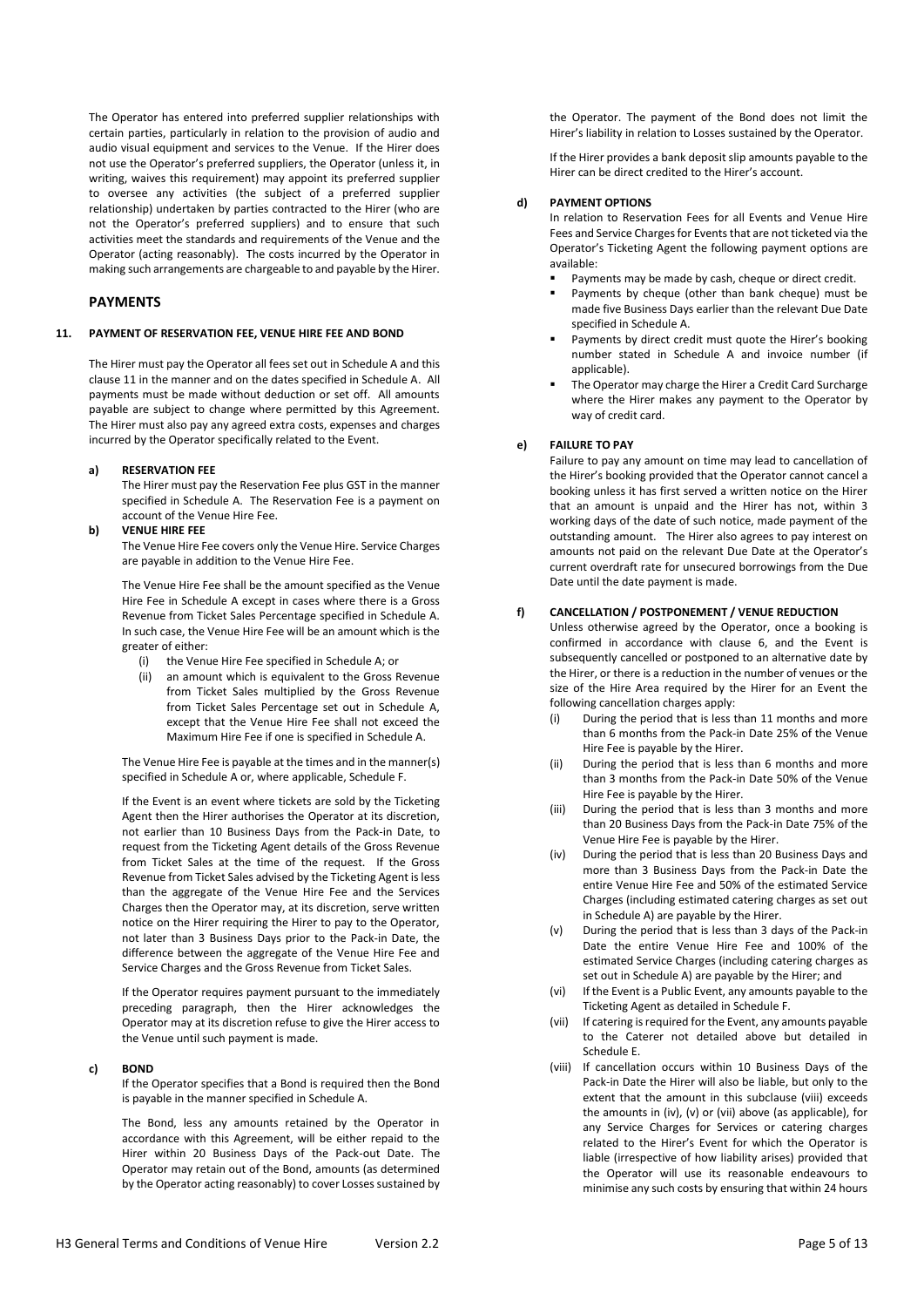of the Hirer's notice the Operator gives notice to service providers (including the Caterer) of such cancellation.

The Hirer acknowledges and agrees that the cancellation charges detailed in this clause are:

- agreed to in good faith;
- a genuine pre-estimate of the loss the Operator is likely to suffer as a consequence of cancellation or postponement;
- reasonable and not intended as a penalty.

At the Operators discretion it may reduce or waive the cancellation charges detailed in this clause (either in whole or in part) or the Operator may enter into an arrangement with the Hirer which is inconsistent with this clause 11(f).

#### **g) COVID-19 Event**

If the Event scheduled to take place on the Event Date is required to be postponed due to a COVID-19 Event, then, provided that, Schedule A records that the Event can be rescheduled to a COVID-19 Delay Date, the Event will be postponed to the next COVID-19 Delay Date specified in Schedule A and that date will be the Event Date for the purposes of this Agreement and clause 61 of the General Terms and Conditions will apply. Clause 61(b)(ii) will apply to COVID-19 Delay Dates to the intent that where any third-party costs or invoices incurred by the Operator cannot be transferred to or applied to the Event when it is being held/rescheduled to a COVID-19 Delay Date, the Hirer will be liable to the Operator for the same. Where Schedule A does not record that the Event can be rescheduled to a COVID-19 Delay Date then, notwithstanding clause 61, the Operator is under no obligation to provide an alternate date and clause 61(b) applies.

#### **12. CPI – (CONSUMER PRICE INDEX)**

The Venue Hire Fee and the Maximum Hire Fee (if applicable) specified in Schedule A applies to only the first Event occurring pursuant to this Agreement. If this Agreement relates to Events that occur over multiple years and if a price review mechanism is not specified in Schedule B, the terms of this clause 12 shall apply in relation to a Venue Hire Fee review for each subsequent Event as detailed below.

The Venue Hire Fee (and the Maximum Hire Fee (if applicable)) shall be reviewed for each subsequent Event on the anniversary of the first Event. The new Venue Hire Fee and Maximum Hire Fee (if applicable) shall be an amount determined in accordance with the following formula:

 $D = A \times (B/C)$ 

Where:

- A = Venue Hire Fee or the Maximum Hire Fee (if applicable) for the hireage in the year immediately preceding the review date;
- B = Consumer Price Index ending on the quarter immediately preceding the review date;
- C = Consumer Price Index ending on the quarter immediately preceding the date of the first Event or the date of the immediately preceding review, whichever is the later;
- D = Maximum Hire Fee or Venue Hire Fee (if applicable) for the next Event following the review date;

PROVIDED THAT (B/C) shall never be less than 1.00.

If a price review mechanism is specified in Schedule B then the Venue Hire Fee for each subsequent Event shall be increased by the greater of either:

- a) the mechanism stated in this clause 12; or
- b) the mechanism stated in Schedule B.

# **TERMINATION**

## **13. TERMINATION**

**Termination by the Operator:** The Operator may (at its discretion) at any time immediately terminate this Agreement either in whole or in part by notice in writing to the Hirer, if any of the following events occur:

- a) The Hirer has breached this Agreement or is in default in the observance or performance of any of its material obligations under this Agreement and, in cases where the breach or default can be remedied, such breach or default is not remedied within a reasonable time (as determined by the Operator in its sole discretion taking account of the circumstances) from the date the Operator has notified the breach or default and requested the Hirer to remedy such breach or default.
- b) If the Hirer fails to pay any sum of money payable to the Operator pursuant to this Agreement, on the due date for payment, provided that the Operator cannot terminate this Agreement unless it has first served written notice on the Hirer outlining that a payment has not been made and the Hirer has not, within 3 working days of the date of such notice, made payment of the unpaid amount.
- c) The Operator, acting reasonably, considers that there is the real likelihood of material damage to the Venue at any time as a result of the Event or as a result of booking the Event.
- d) If any secured creditor of the Hirer goes into possession of any business or undertaking of the Hirer either by itself or by any agent or any Receiver is appointed over any business or undertaking by the Hirer, if the Hirer (being a natural person) has an order of bankruptcy made against him or her, if an application for the liquidation of the Hirer (being a company) is made or there is a resolution or requirement that the Hirer be put into liquidation.
- e) If the Hirer enters into any arrangement, composition or assignment with its creditors or becomes unable to pay debts as they fall due.
- f) The Hirer makes any incorrect or misleading statement to the Operator which the Operator considers is reasonably material to this Agreement.

**Obligations on Termination:** No termination (in whole or part) shall affect the Hirer's liability to pay any moneys under this Agreement. Any Reservation Fee paid will not be refunded by the Operator if it terminates this Agreement pursuant to this clause. In addition to any other remedies available to the Operator, the Hirer shall be liable to the Operator for the amount of:

- a) any Service Charges and catering charges in accordance with the provisions of clause 11(f);
- b) any decrease in the amount of any Hire Fees achieved by the Operator from any substitute hirer of the Venue for the Hire Period or any part of it; or
- c) any Losses suffered by the Operator.

On termination under this clause the Hirer will immediately remove all the Hirer's property, vacate the Venue and immediately deliver to the Operator all property belonging to the Operator. The Hirer will have no entitlement to claim Losses from the Operator as a result of termination under this clause (or cancellation in cases where clauses 15 and 16 apply).

**Without Prejudice:** Termination shall be without prejudice to the Operator's right to recover the Venue Hire Fee and other money payable by the Hirer under this Agreement and without prejudice to the rights of either party against the other in respect of an earlier breach of any of the provisions contained or implied in this Agreement.

## **14. COSTS**

Each party will pay its own legal costs in respect of this Agreement. The Hirer shall pay all the Operator's debt collection costs and its legal costs (on a solicitor - own client basis) of, and incidental to, the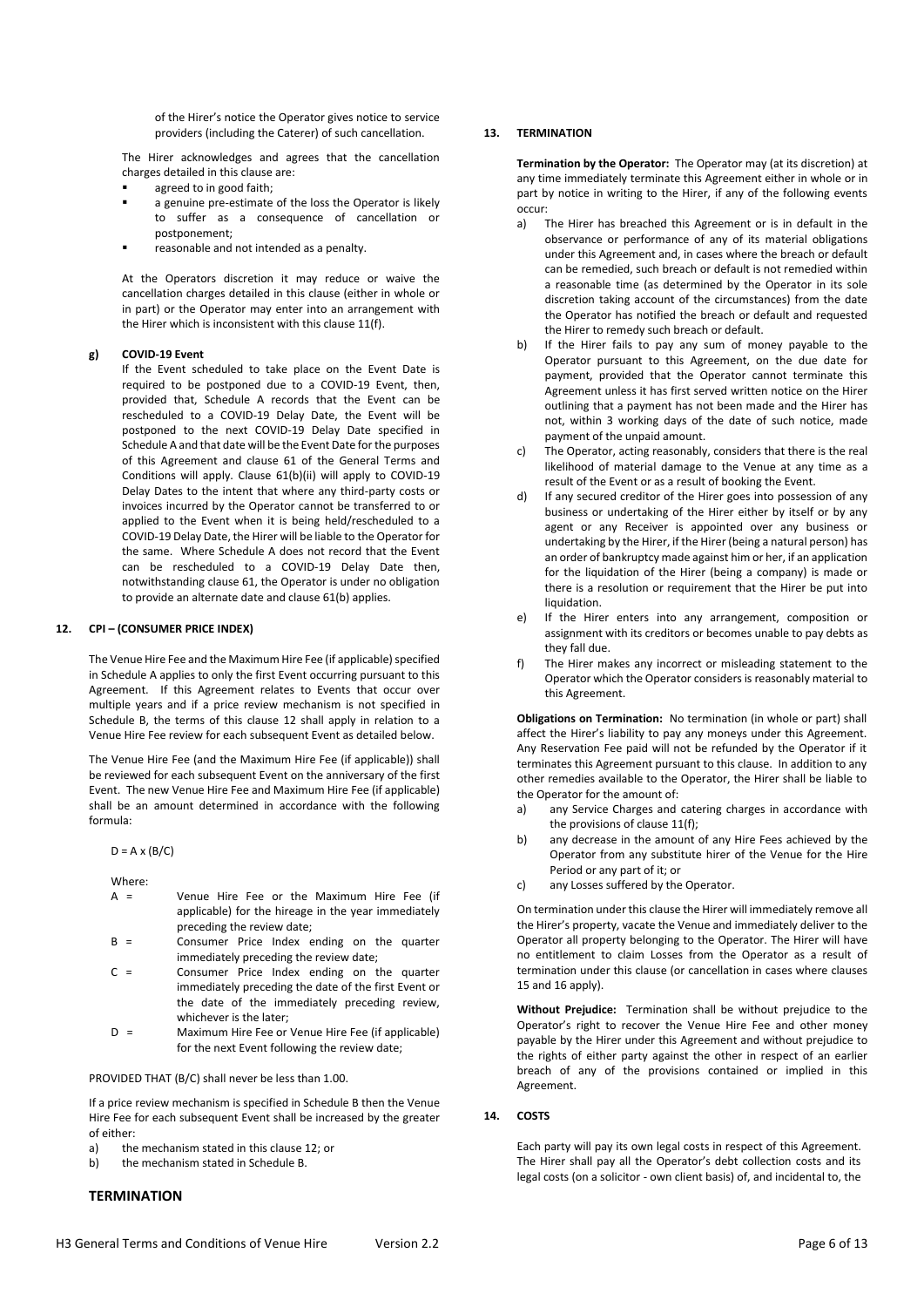enforcement or attempted enforcement of the Operator's rights, remedies and powers under this Agreement.

## **15. CIVIL DEFENCE EMERGENCY/POLICE**

The Hirer acknowledges and agrees that, where the Venue is an emergency welfare centre for Civil Defence purposes, and a civil defence emergency occurs, the Venue in part or in its entirety may be required for use as an emergency welfare centre without notice and the Hirer will vacate the Hire Areas and the Venue forthwith without any right to compensation except that any payments made on account of the Venue Hire Fee or Service Charges shall be refunded to the Hirer.

Notwithstanding anything to the contrary in this Agreement, the parties acknowledge that, in the event of an emergency situation, a major terrorist incident (or credible threat of such incident), a serious breach of public order or similar event, the NZ Police Service may take command and control of the Venue.

## **16. MAJOR AND SIGNIFICANT EVENTS TAKE PRECEDENCE**

The Operator reserves the right at its discretion to cancel the Event or to move the Event to an alternative location should the Operator require the Hire Area for a Major Event or a Significant Event. The Operator will use its reasonable commercial endeavours to relocate the Event to a suitable alternative venue owned or managed by the Operator (as determined by the Operator acting reasonably) or with the agreement of the Hirer, may transfer the Event to an alternate suitable date.

Where this clause 16 applies, no compensation is payable by the Operator, but any payments made on account of the Venue Hire Fee or Service Charges shall be either:

- a) applied by the Operator towards the cost of an alternative location as arranged for the Event; or
- b) refunded to the Hirer if the Event is cancelled.

## **HIRER'S OBLIGATIONS**

**17. COMPLIANCE WITH VENUE HIRE AGREEMENT, VENUE RULES AND OPERATOR'S REQUESTS**

The Hirer will ensure that the use of the Hire Areas of the Venue by the Hirer and those persons for whom the Hirer is responsible, comply with:

- a) the terms set out in this Agreement including all schedules, plans and annexures;
- b) any policies, procedures, guidelines and rules set out by the Operator relating to the use, occupation, safety, services and security of the Venue, of which the Hirer will be provided a copy (or which the Hirer may obtain from the Operator) but it is the Hirer's responsibility to ensure it obtains a copy of them;
- c) all requests of the Operator, or emergency services;
- d) any request from the Operator for the Hirer to provide information or complete any survey or evaluation (or any similar or analogous activities) related to the economic or social impact of the Event.

## **18. LEGAL COMPLIANCE**

The Hirer must at all times comply with all applicable New Zealand laws, bylaws, regulations, codes, standards, liquor licensing, and resource consents (including, without limitation, the Venue Resource Consent, all licences for public assembly and in relation to noise controls).

Without limiting the scope of this clause the Hirer shall:

- a) comply with the no smoking policy in the Venue:
- b) comply with the fire safety evacuation scheme for the Venue;
- c) comply with the Health & Safety at Work Act 2015 and any regulations made under it and any policies of the Operator related to Health and Safety;
- d) comply with the requirements of the Sale and Supply of Alcohol Act 2012 and any liquor licence obtained for the Event;
- e) obtain as necessary and comply with any resource consent(s) required or issued for the Event;
- f) obtain as necessary and comply with any building consent(s) required in relation to the Event;
- g) comply with any law regulation, order or directive imposed by the New Zealand Government related to requirements for events (including the Event) and Patrons in respect of COVID-19 (including, but not limited to, use of vaccination passports, vaccination requirements or any associated matter) together with complying with any policy or policies of the Operator relating to such matters.
- h) comply with the District Plan guidelines for noise during the Event and any noise restrictions which apply to the Venue;
- i) comply with any relevant hygiene and care requirements where animals are involved in the Event;
- i) copyright laws.

The Hirer is liable for all costs and expenses of complying with this clause 18.

Copies of all licences, permits, consents or certificates must be provided to the Operator not less than 10 Business Days prior to the Pack-in Date.

## **19. ACKNOWLEDGEMENT AND WARRANTIES**

By signing this Agreement the Hirer warrants that the Event and the use of the Venue are accurately described.

The Hirer warrants that the Venue will not be used for performance or activity that is:

- a) of an objectionable nature; or
- b) in breach of reasonable standards of public decency; or
- c) likely to create nuisance.

The Operator reserves the right to cancel any performance or activity immediately upon written notice where in the opinion of the Operator, acting reasonably, such performance or activity is objectionable, in breach of reasonable standards of public decency or is likely to create nuisance.

#### **20. NO INDUCEMENTS**

The Hirer warrants to the Operator that no form of inducement or reward has been or will be directly or indirectly provided to any of the Operator's staff or representatives.

#### **21. NO REPRESENTATIONS BY THE OPERATOR**

The Hirer is deemed to have inspected the Venue and to have become adequately acquainted with the Venue, its equipment and Services.

The Hirer acknowledges that the Operator has made no representation concerning the adequacy or appropriateness of the Venue for the Hirer's purposes or the Event.

#### **22. USE OF THE VENUE AND STORAGE AT VENUE AT HIRER'S RISK**

Use and occupation of the Venue by the Hirer is at the Hirer's own risk in all cases.

Equipment stored at the Venue is stored at the Hirer's own risk and at the risk of the owners of the equipment. Neither the Operator nor its staff are responsible for or liable for any loss or damage to the equipment stored at the Venue at any time. Equipment stored at the Venue outside of the Hire Period may incur a storage fee.

#### **23. INSURANCE**

For all Events, the Hirer will obtain and maintain (and will produce to the Operator not later than 10 Business Days prior to the Pack-in Date evidence of) public liability insurance for not less than \$5,000,000 with an insurance company approved by the Operator.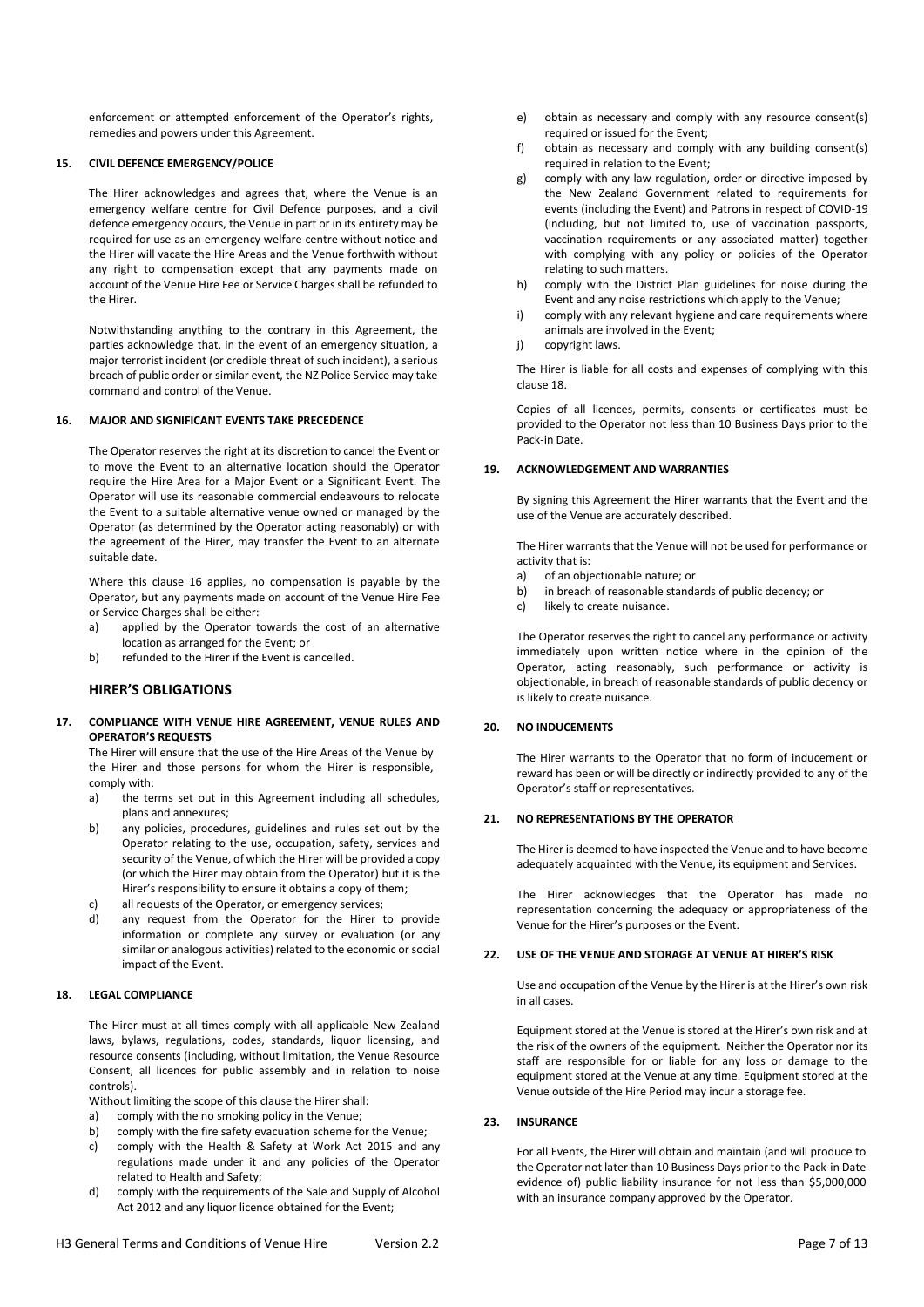In certain circumstances the Hirer may be eligible to accept an offer of insurance cover from the Operator under the Operator's own public liability insurance policy. Where the Hirer is eligible and does accept such offer:

- a) the Hirer is not required to comply with this clause 23; and
- b) will pay the cost of the insurance cover under the Operator's policy at the rate specified by the Operator.

The Hirer acknowledges it is an essential term of this Agreement that the Hirer complies with this clause and the Operator shall be entitled to prevent the Hirer's Event from occurring at the Venue until the Hirer has complied with this clause.

#### **24. LIABILITY**

The Hirer will be liable to the Operator for any Losses arising as a result of:

- a) The Hirer's acts or omissions or the acts or omissions of a Patron or any person for whom the Hirer is responsible;
- b) The Hirer's failure or the failure of a Patron or any person for whom the Hirer is responsible to comply with any provision of this Agreement or rules set out by the Operator.

#### **25. AUDIT**

The Operator reserves the right to carry out an audit of all financial and other records held by the Hirer, or any agent of the Hirer relating to the Event and all and any earnings made by the Hirer from the Event, but only to the extent necessary to enable the Operator to verify and establish the correct revenue figures, from which any Venue Hire Fee or any of the other payments or charges due in respect of the Hire of the Venue, are to be calculated.

If required by the Operator, the Hirer will provide the Operator with reasonable assistance including providing access to the Hirer's premises and will permit the Operator to take copies of extracts from the Hirer's books, accounts and records.

Should the Operator undertake an audit, then the Operator will pay the costs associated with the audit (except as noted below) and the Hirer will meet its own costs associated with compiling the information required to enable the Operator to carry out the audit.

If the Operator identifies, following audit or otherwise, that there is a deviation of 2% or more in favour of the Hirer from the amounts previously disclosed by the Hirer to the Operator, then the Hirer will be required to pay the total cost of the audit plus further monies payable to ensure the correct fee is paid (as evidenced by the audit).

For the purposes of this clause the Operator will mean and include any auditor appointed by the Operator to conduct such audit.

#### **26. ALTERATIONS & DECORATIONS**

The Hirer must not make nor allow to be made any alterations or additions to any part of the Venue nor hang any items from the walls or ceiling (including, without limitation, decorating the Venue) or install any electrical or mechanical device without first obtaining the written consent of the Operator.

The Operator will inspect the Venue the next Business Day after the Hire Period ends to assess any damage. The Hirer may arrange to be present during this inspection.

If any damage occurs this will be repaired by the Operator's contractor at the Hirer's cost.

The cost of making good any resulting damage to the Venue or Services to the Venue shall be payable by the Hirer in addition to any other monies payable under this Agreement.

#### **27. DEFECTS**

The Hirer shall give to the Operator prompt notice of any incident which occurs, or any defect in, the Venue of which the Hirer is aware.

#### **28. REINSTATEMENT**

The Venue (including all buildings and structures, internal and external, walls, grass and hard surfaces) must be reinstated, excepting fair wear and tear to at least the condition it was in prior to the Event commencing. All reinstatement must be completed within the Hire Period after which time the Operator may complete reinstatement on the Hirer's behalf and at the Hirer's cost.

#### **29. SPONSORSHIP**

The Hirer must discuss any sponsorship requirements for the Event with the Operator.

The Hirer must not enter into sponsorship arrangement for the Event: a) that would be materially detrimental or inconsistent with the

- goodwill reputation of the Operator and/or the Venue Images; b) that the Operator determines, acting reasonably, is in conflict
- with or may prejudice any existing or prospective sponsorship arrangements of the Operator.

#### **30. ELECTRICIANS / ELECTRICAL DEVICES AND LEADS**

The Hirer will ensure that:

- a) its electrical contractors comply with the requirements of the Operator; and
- b) Any electrical devices used at the Venue are used in a manner which complies with the Operator's requirements, and the Hirer will indemnify the Operator for any Losses which occur as a result of a breach of this clause.

#### **31. REPRESENTATIVES**

The Hirer must confirm the name and contact details of the Hirer's Representatives to the Operator on signing of this Agreement. The Hirer's Representatives must have the authority to direct all and any of the Hirer's employees, agents, contractors or invitees, must be contactable by the Operator at all times during the Hire Period and must be at the Venue during the Event and have authority to authorise Event related expenses.

#### **32. HIRER'S PUBLICATION AND VENUE IMAGES**

The Hirer acknowledges that the high quality and accuracy of the Hirer's Publications and the proper use and correctness of the Venue Images is important to the continuing success of the Venue and events conducted there, and to the reputation and image of the Operator and the Venue and its facilities and, accordingly, the Hirer agrees:

- a) not to use any Venue Images in any of the Hirer's Publications except with the prior approval of the Operator;
- b) to ensure that the Hirer's Publications show any approved Venue Images accurately, without any abbreviations or other representations in substitution for them;
- c) at the Operator's request, to provide the Operator for its approval, a copy of all the Hirer's Publications relating to the Event which contain Venue Images;
- d) if the Hirer proposes to sell or issue tickets for the Event, to include in all promotional material containing Venue Images, any detail the Operator reasonably requires (such as the Venue opening hours and a map showing the Venue);
- e) to ensure any person for whom the Hirer is responsible complies with sub-clauses (a)  $-$  (d) inclusive.

The Operator agrees to act reasonably when asked for its approval in relation to any matter contemplated by this clause 32 and to treat as confidential any material given to the Operator for approval under this clause 32.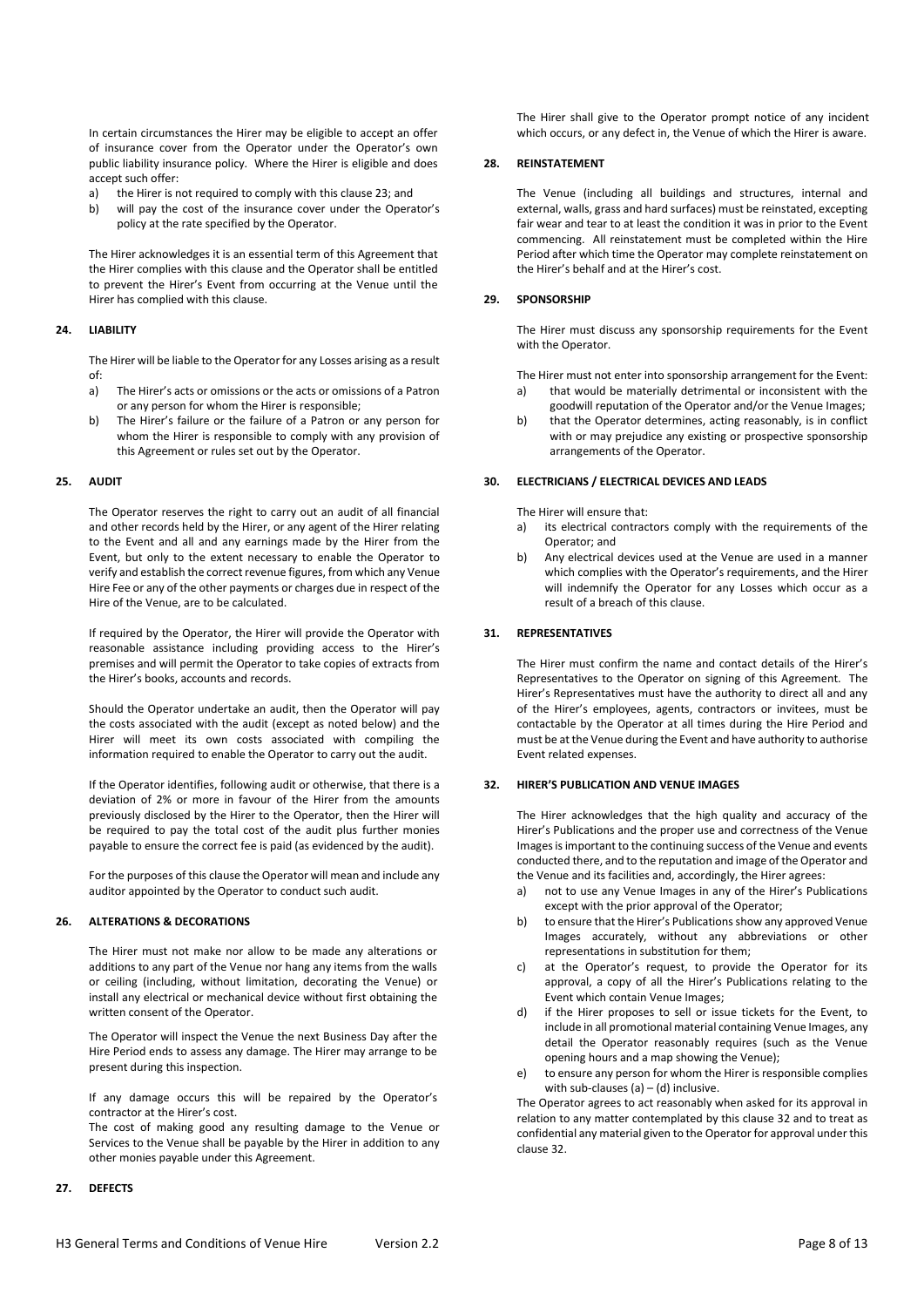### **33. COPYRIGHT WORKS**

In using the Venue the Hirer shall not infringe or breach any copyright or permit or allow any copyright to be infringed by any person for whom the Hirer is responsible. The Hirer will obtain and comply with the terms of any licence required from any holder or owner of copyright which is required for the Event or for any performance related to the Event.

The Hirer will indemnify the Operator if the Operator suffers any Losses as a result of the Hirer or any person for whom the Hirer is responsible breaching the obligations stated in this clause.

## **34. BROADCASTING AND FILMING**

The Hirer shall not make (or permit the making of) any audio and/or audio visual recording and it shall not grant broadcasting or filming rights related to Event without the prior written consent of the Operator which will not be unreasonably or arbitrarily withheld. The Operator may impose reasonable conditions and requirements on the Hirer incidental to the giving of consent under this clause (including requiring the Hirer to enter into a location agreement). Cameras may be brought into and used inside the Venue for private (but not commercial) purposes.

The Operator will not be responsible for any consequences arising from any matter contemplated by this clause 34 (including allegations of breach of privacy or infringement of intellectual property by a third party) and the Hirer will indemnify the Operator for any Losses suffered in connection with any matter contemplated by this clause 34.

## **35. PERFORMING RIGHTS**

The Operator has a licence from the One Music NZ which authorises the Operator to play pre-recorded music in the Venue. The Operator does not have any other licences. The Hirer will obtain and comply with the terms of any licences from APRA/AMCOS or One Music NZ (or any successor organisations) which are necessary or required for the Event and will pay all fees, royalties or other payments due to those organisations. The Hirer will provide to the Operator copies of such licences if requested by the Operator. The Hirer will indemnify the Operator if the Operator suffers Losses as a result of the Hirer or any person for whom the Hirer is responsible breaching the terms of this clause.

#### **36. COMMUNICATIONS/STATEMENTS**

The Hirer will not make any announcements, publicity, statements or disclosures about any matter related to this Agreement, including, by way of example only, the Operator, the Operator's staff, contractors or service providers, the Venue and its facilities, except in a form and manner acceptable to the Operator or as may be required by law.

Prior to the Hirer communicating with neighbours of the Venue, the information to be provided to the neighbours of the Venue, must be approved by the Operator and the Operator reserves the right to have such information and communication sent by the Operator itself (as opposed to the Hirer) and to be present in any meetings between the Hirer and any neighbours of the Venue.

# **OPERATOR'S OBLIGATIONS**

#### **37. NEGLECT OF OTHER HIRERS/LICENSEES**

The Operator shall not be responsible to the Hirer for any act, omission, default or neglect of any other hirer, tenant, licensee, service provider, contractor, agent, representative or Patron of the Venue.

## **38. OPERATORS ACCESS TO THE VENUE**

The Operator is entitled to enter the Venue at any time (without notice) for any reasonable purpose related to the Operator's business (but not to attend the Event as a Patron). Such access shall be carried out without undue interference with the Hirer's use of the Venue.

The Operator has its own Venue security pass which all the Operator's staff associated with operating the Venue during the Event shall wear at all times. Alternatively, the Hirer can provide the Operator with the relevant Event passes free of charge for its staff during the Event.

The Hirer shall ensure that all gate and security staff are aware of the relevant passes and arrange for the appropriate free access for the Operator.

#### **39. DUTY MANAGER**

The Operator will provide a Duty Manager during the Hire Period. The Duty Manager represents the Operator and oversees use of the Venue during the Event. The Hirer must comply with all requests made by the Duty Manager.

If the Operator acting reasonably considers that there are any conditions in relation to the Event or associated with the Event which are unsafe or which could cause harm it will inform the Hirer or the Hirer's Representatives and prompt action shall be taken by the Hirer to rectify the concern. This may include the Operation requiring that the Hirer contract fire and/or medical services (at the Hirer's cost\_ where any such personnel s contracted must be suitably equipped and trained (and, if required by the Operator acting reasonably, such provider to be approved by the Operator).

If the Duty Manager, after consultation with the Hirer, considers the action taken inadequate the Duty Manager may, at the Hirer's expense make the condition(s) safer, remove people, vehicles or any other property from the Venue, or refuse any person access to the Venue. The Duty Manager is also responsible for completing a site inspection prior to opening the Hirer's Event to the public. If an area is found to be unsafe such area cannot be opened to the public until it has been made safe.

Any difficulties the Hirer has with the Operator's safety procedures must be discussed prior to the Pack-in Date.

Emergency procedures take priority over all other arrangements.

The Operator may, at the Hirer's cost, require any person or group of people to leave the Event or may stop or terminate the Event if a situation arises or is likely to arise that in the opinion of the Duty Manager acting reasonably:

- a) will unreasonably impede or adversely affect the enjoyment of other people at or around the Venue, or puts people at risk; or
- b) will cause loss or damage to the Venue or any property or is likely to do so; or
- c) will breach any term of this Agreement or any law or bylaw; or
- d) where Patrons are intoxicated, on drugs or violent.

The Hirer will be charged at the current rate for the Duty Manager where applicable. Further details of the Duty Manager's role and responsibilities are available from the Operator. The provision of a Duty Manager does not limit or reduce the Hirer's responsibilities or liability under this Agreement.

## **40. CAR PARKING**

Where there is public parking available at the Venue this clause 40 applies. For all Public Events, the Operator will manage the on-site parking for the Event and may charge a fee for public parking on-site and the Operator will be entitled to retain as its revenue all fees charged. If such a fee is charged then the Operator will set-off the costs associated with the management of the on-site parking from the fees charged. Event staff may park at no charge on presentation of the correct parking accreditation.

If:

a) the Operator does not charge a fee; or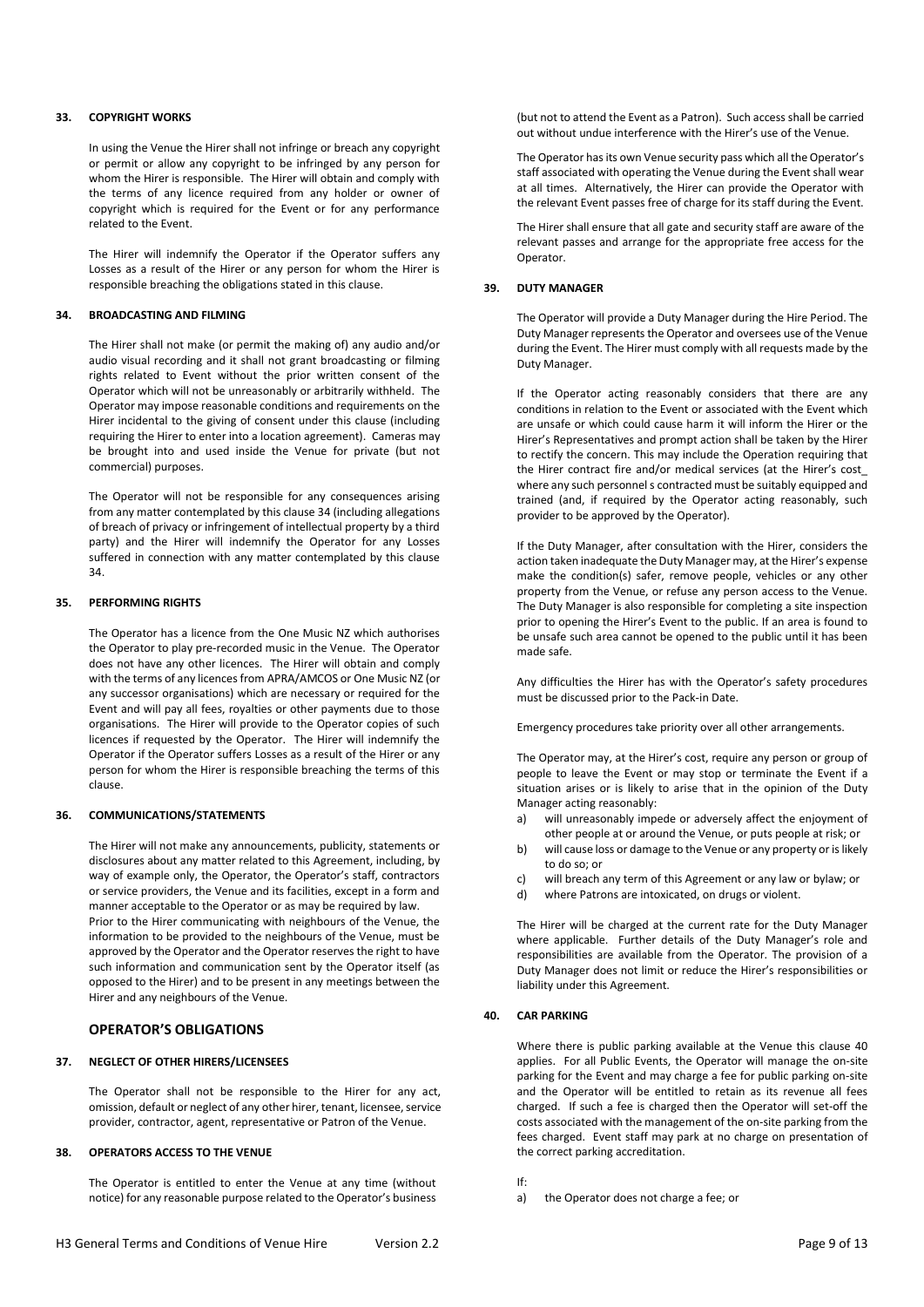b) the costs associated with the management of the parking exceed the total fees received by the Operator,

then the Operator will charge to the Hirer the costs (or the balance of such costs as applicable) of management of the on-site parking.

For Private Events the Operator may choose whether it manages the parking on-site or whether it will requires the Hirer to do so. If the Operator requires the Hirer to manage the parking on-site then the Hirer will follow the Operators reasonable directions and all policies, procedures or guidelines of the Operator relating to the same.

## **41. SECURITY**

The Operator has on-site security at the Venue. At some venues this includes monitored CCTV. Security at the Venue and for the Event is managed by the Operator. The Operator may contract a third party to provide security services at the Venue. The Hirer's requirements for security must be discussed with the Operator prior to the Event and the Operator will ensure appropriate security is engaged (whether the same is provided by the Operator directly or by a third party). All costs and charges in relation to security will be payable by the Hirer.

## **42. CLEANING & WASTE MANAGEMENT**

The Operator has exclusive rights to all commercial cleaning of the Venue. The Venue will be cleaned thoroughly after the Event and all costs of cleaning will be on-charged to the Hirer as part of the Service Charges if stated in Schedule C and otherwise as specified in this Agreement.

The Hirer acknowledges that if, as a result of the Event or the Hirer's hire of the Venue, the Venue requires extraordinary cleaning then the Operator reserves the right to charge an additional amount reflecting the additional costs and expenses incurred by the Operator related to such extraordinary cleaning.

The Operator is committed to operating an environmentally friendly facility. Waste Management procedures for efficient environmentally friendly operation of the Venue are in place. The Hirer will comply with the rules referred to in clause 45.

## **43. PUBLICITY**

Subject to the Operator complying with relevant privacy laws and any reasonable requirements of the Hirer (including the Operator obtaining releases from any person who will be recorded or photographed), where the Event is a Public Event, the Operator reserves the right to record and/or photograph any Public Event for its own historical records and for its own publicity purposes provided that, in each case where the Operator records or photographs any Public Event, it will only do so with the Hirer's prior written consent which will not be unreasonably or arbitrarily withheld or delayed.

#### **44. SIGNAGE**

The Venue provides specific locations for any signage to be placed. The Hirer must not affix, paint, or exhibit any name, sign, name-plate, signboard, or advertisement of any description within, on or to the Venue including the fence line without the prior written approval of the Operator. Use of Venue signboards is subject to availability. Incorrect details on signage may result in the Hirer having to replace signage with the correct name or details at the Hirer's cost.

#### **45. VARIATION TO RULES, POLICIES AND PROCEDURES**

The Operator reserves the right to modify, add or change any of its rules, policies or procedures at any time and any such modifications, additions or changes will be effective on the Operator notifying the Hirer of such modification, addition or change.

## **46. REDEVELOPMENT OF THE VENUE**

The Operator may undertake redevelopment of the Venue without reference to the Hirer. The licence granted to the Hirer under this Agreement does not give the Hirer any rights in relation to the Venue other than the rights specifically provided in this Agreement. Such redevelopment may involve building demolition and/or construction and the closure of parts of the Venue or access restrictions during the Hire Period.

The Operator will communicate any development that may impact the Event.

## **47. DESTRUCTION OR DAMAGE TO THE VENUE**

If the Venue or any portion of the building, car parks or grounds which form part of the Venue shall be destroyed or so damaged as to render the Venue unusable in the opinion of the Operator then the licence for the Event impacted shall at once terminate but without affecting the application of this Agreement for future Events. Any termination pursuant to this clause shall be without prejudice to the rights of either party against the other. The provisions of clause 13 do not apply to termination pursuant to this clause 47.

#### **48. CLAIMS AGAINST THE OPERATOR/OPERATOR'S LIABILITY**

The Hirer agrees that it cannot make a claim against the Operator and/or the Operator's employees and/or representatives unless the claim is made prior to the date falling 20 Business Days following the Pack-out Date.

The Hirer agrees that the Operator's liability pursuant to this Agreement is at all times limited to an amount equivalent to the Venue Hire Fee or in cases where this Agreement relates to multiple Events the Venue Hire Fee payable in relation to the first Event. Each of the Operator's employees and representatives is also to enjoy the benefit of this provision.

## **49. VENUE RESERVED TICKETS**

**Operator's Reserved Tickets:** If the Event is a Public Event then the Hirer will provide the Operator, free of charge, with the number of complimentary Tickets specified as the Operator's Reserved Tickets in Schedule A.

If the number of Operator's Reserved Tickets is not stated in Schedule A, the parties will agree prior to the Event the number of the Operator's Reserved Tickets to the Event.

The Operator shall be entitled to sell the Operator's Reserved Tickets at its discretion and retain the whole of the proceeds from sale of such tickets.

In all cases the parties will agree the seating location for the Operator's Reserved Tickets prior to the Event.

**Hirer's Venue Reserved Tickets:** The Hirer will not, without the prior written consent of the Operator, arrange to distribute, transfer or issue complimentary tickets for the Event to any person, party or Patron where such distribution, transfer or issue would mean that the Hirer has distributed, transferred or issued in total complimentary tickets which exceeds the Hirer's Reserved Tickets (Maximum) number specified in Schedule A.

The parties shall act reasonably in relation to the matters contemplated by this clause 49. In the case where the parties cannot agree, clause 55 shall apply.

## **50. HOSTING**

If the Event is a Public Event, then unless otherwise specified in Schedule B the Operator is entitled to host guests in a room within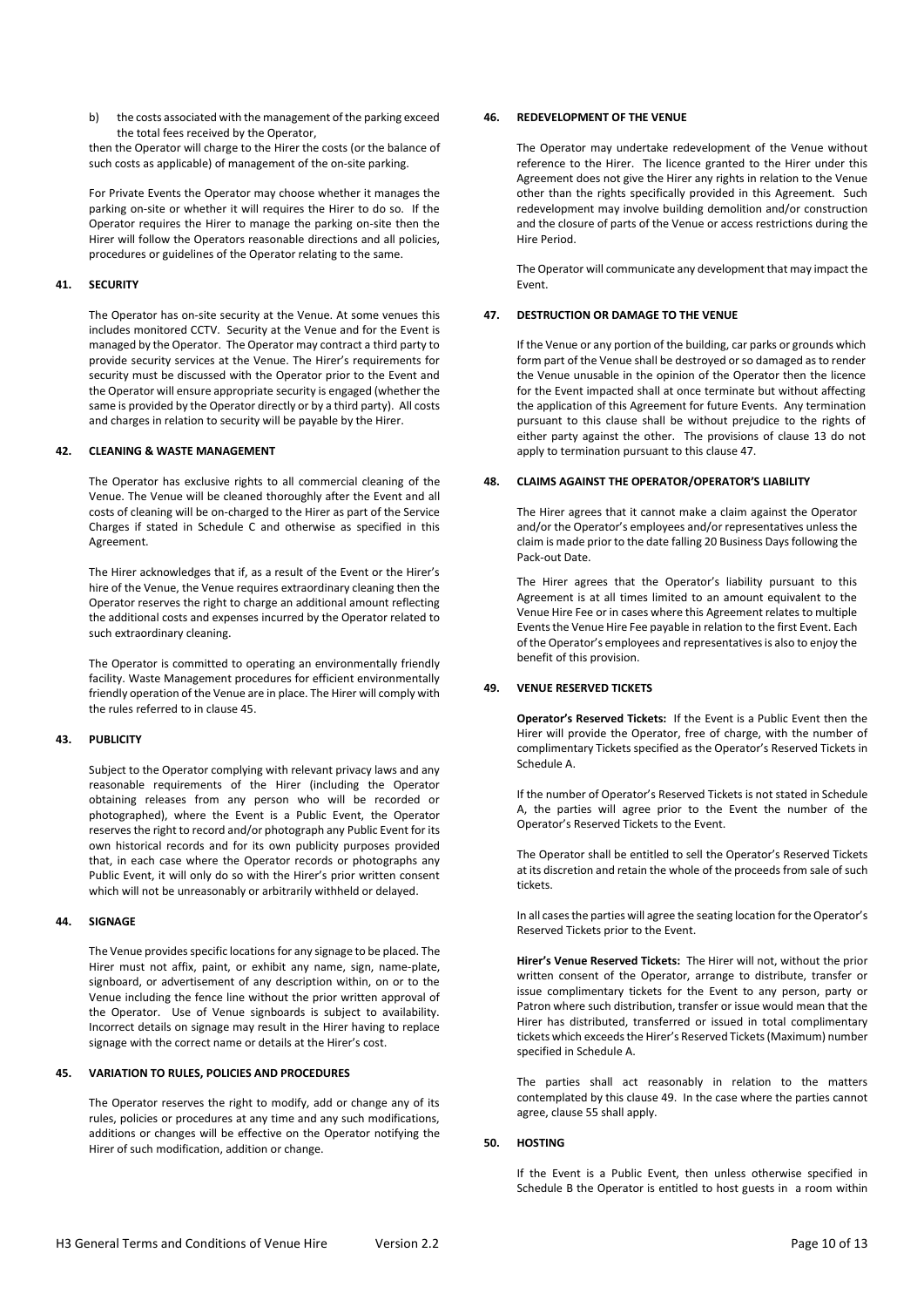the Venue determined by the Operator (after consultation with the Hirer) before, during and after the Event.

# **51. CASH SERVICES**

The Operator has entered into an exclusive arrangement in relation to the rights related to the provision of cash transaction services at the Venue (which also includes the provision of an automatic teller machine ('ATM') at the Venue). Unless the Hirer has obtained the consent of the Operator, the Hirer cannot, in relation to its Event, on its own account or via any party (other than the party to which the Operator has granted the rights contemplated above) make any arrangements in relation to the provision of cash transaction services (or similar or analogous services) nor can it (and it cannot permit or allow any party) to use or install or make available for use at the Venue or the Event any ATM or similar or analogous facility or facilities. The Hirer is not permitted under any circumstances to make direct contact with the Operator's exclusive provider of the services contemplated by this clause.

# **GENERAL PROVISIONS**

## **52. INTELLECTUAL PROPERTY RIGHTS**

The Hirer will not, and will procure that any person for whom the Hirer is responsible do not, use (or authorise the use of) the Operator's Intellectual Property Rights except in accordance with this Agreement. The Operator will not, use (or authorise the use of) any Hirer or Artist Intellectual Property Rights other than as set out in in this clause 53.

The Operator hereby authorises the Hirer and any person for whom the Hirer is responsible to use its Intellectual Property Rights as necessary for the promotion, marketing, delivery and operation of the Event and the Hirer will not use the Operator's Intellectual Property except as approved by the Operator (acting reasonably) and in accordance with any brand guidelines provided to the Hirer by the Operator.

Without prejudice to any use in accordance with this clause 53, neither party acquires any right, title or interest in or to the Intellectual Property Rights of the other party or any Artist (if applicable) as a result of using such Intellectual Property Rights whether pursuant to this Agreement or otherwise.

If applicable, the Hirer hereby grants to the Operator the right to use the Artist's Intellectual Property Rights as necessary for the Operator to do the following using collateral provided by the Hirer:

- (a) support the Hirer's marketing of the Event (through email banners, the Operator's website and the Operator's social media channels and accounts); and
- (b) assist with the ticketing of the Event, including, as necessary, the right to sublicence those rights to the Ticketing Agent for the purposes of ticketing the Event, and the Hirer warrants it is authorised to grant such rights to the Operator.

## **53. ASSIGNMENT**

The Operator may assign this Agreement but the Hirer may not assign, transfer, mortgage or charge the Hirer's interest in this Agreement, sub-license or grant any other person any rights in respect of the Venue or this Agreement.

# **54. GST CLAUSE**

All amounts stated in this Agreement are exclusive of Goods and Services Tax ("GST"). The Hirer shall pay all GST payable in relation to any fees, charges or other amounts payable by the Hirer under this Agreement and GST shall be paid by the Hirer when any fees, charges or other amounts are due for payment by the Hirer under this Agreement. Where any GST is not paid by the Hirer in accordance

with this clause the Hirer shall pay Default GST together with default interest pursuant to clause 17. It shall not be a defence to a claim against the Hirer for payment to the Operator of Default GST that the Operator failed to mitigate the Operator's loss by not paying an amount of GST when it fell due under the Goods and Services Tax Act 1985.

For the purposes of this clause, "Default GST" means any interest, or late payment penalty, or other sum imposed on the Operator under the relevant taxation legislation by reason of non payment of the GST payable in respect of the supply made under this Agreement but does not include any such sum levied on the Operator by reason of default by the Operator after payment of the GST to the Operator by the Hirer.

## **55. GUARANTEE**

If a guarantor is stated in Schedule A then, in consideration of the Operator hiring the Venue to the Hirer for the Event on the terms of this Agreement, the Guarantor unconditionally guarantees to the Operator the due and punctual payment by the Hirer of all monies owned under this Agreement together with the due and punctual performance by the Hirer of all of its obligations under this Agreement.

The liability of the Guarantor under this clause shall constitute a principal obligation and such liability shall not be released or in anyway effected in any manner prejudicial to the Operator by granting of time, waiver or forbearance to sue by the Operator or by any other act, omission, matter, circumstance or law under which the Guarantor, as surety only, would, but for the provisions of this clause, have been released from liability under this Agreement. The liability of the Guarantor under this clause shall remain in full force and effect until all amounts which the Hirer, under this Agreement, is required to pay, and all obligations which it is required to perform, have been punctually and properly paid or performed (as the case requires).

The obligations of the Guarantor under this clause are in addition to, and not in substitution for, any other security or right which the Operator may have in respect of any amount payable, or obligation to be performed, by the Hirer and may be enforced against the Guarantor without first having recourse to any securities or rights and without first taking action against the Hirer.

In addition to the obligations outlined above, the Guarantor shall indemnify the Operator in respect of all Losses incurred by the Operator arising out of the non-payment of any amount by the Hirer or any breach of any obligation contained or implied in this Agreement.

## **56. DISPUTES**

If a party believes that there is a dispute in relation to this Agreement, it will first notify the other party in writing giving details of the dispute. The dispute will then be promptly referred to a senior representative of each party for resolution (who may use mediation to assist). Pending resolution of the dispute, both parties shall continue to perform all their obligations under this Agreement. If the dispute remains unresolved 5 Business Days after the meeting of senior representatives referred to above then the dispute shall be referred to the arbitration of a single arbitrator to be appointed by the parties or failing agreement to be appointed by the nominee of the president of the New Zealand Law Society. Such arbitration shall be carried out in accordance with the provisions of the Arbitration Act 1996.

## **57. NOTICES**

Anything required to be given in writing under this Agreement must be in writing and delivered personally to the recipient or be posted to the recipient at the address, facsimile number or email address stated in Schedule A or as designated by the recipient in writing to the other from time to time.

Anything sent is deemed to be received: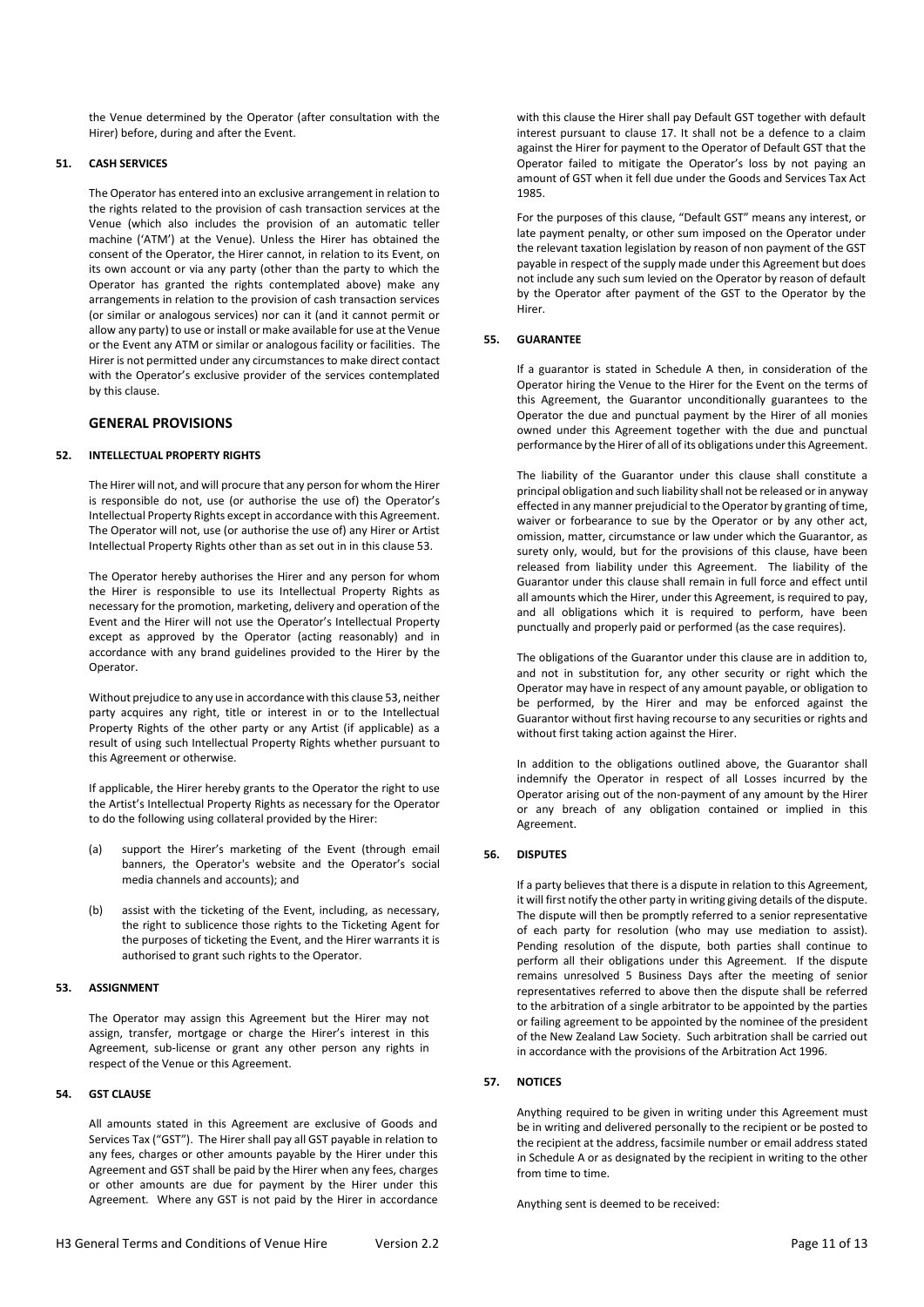- a) if sent by post the next Business Day after posting;
- b) if sent by facsimile on sending to the recipient's facsimile number;
- c) if sent by email on sending to the recipient's email address.

#### **58. SURVIVAL**

The rights and obligations of the Parties under this Agreement which by their nature extend beyond the expiry or termination of this Agreement and in particular any right to damages, remain in effect beyond such expiry or termination until fulfilled and are enforceable by the Parties' administrators, successors and assigns.

#### **59. WAIVER**

No delay or failure to act is a waiver. No waiver is effective unless it is in writing. A waiver of a breach is not a waiver of any other breach.

#### **60. GOVERNING LAW**

This Agreement shall be exclusively governed by the law of New Zealand.

#### **61. FORCE MAJEURE**

Either party to this Agreement may be excused from performing its obligations under this Agreement to the extent it is prevented from doing so because of an event of Force Majeure and shall not be held liable for any loss of income or costs incurred by the other party.

If either party wishes to claim the benefit of an event of Force Majeure, it will give the other party prompt written notice of the event specifying the effect on this Agreement. The Parties' obligations will resume on the cessation of the event of Force Majeure and the parties shall negotiate in good faith any adjustments required to take account of the event of Force Majeure.

The Operator will use reasonable endeavours to remove or mitigate any Force Majeure Event at the earliest possible time. Where the Event has to be cancelled by the Operator due to a Force Majeure Event, then the Operator will return all payments made by the Hirer under this Agreement. The Operator will have no other liability to the Hirer for or arising out of such cancellation.

If the Event cannot be held on the Event Date at the Venue because of a Force Majeure Event, then the Hirer may elect to either postpone or cancel the Event, in which case the following will apply:

- (a) If the Event can be rescheduled to a date when the Force Majeure Event no longer applies (but at all times subject to availability of the Venue and the terms in clause 6), then the Operator will retain all money received from the Hirer under this Agreement up to the date of the postponement, and will apply such money towards the Hire Fee and Service Charges including those contemplated by clause 61 (b)(ii) below, as applicable, for the postponed Event; or
- (b) If the Event is cancelled for any reason (including lack of availability of the Venue) then:
	- (i) The Operator will, subject to receiving payment of the third-party costs under clause 61(b)(ii), refund all Hire Fees paid to the Operator as at the date of termination; and
	- (ii) The Hirer will be liable for, and must pay to the Operator on demand, any third party costs or invoices that the Operator has incurred in carrying out its obligations under this Agreement up to the date of cancellation, including, but not limited to, any catering, security, or audio visual charges;
	- (iii) Clause 13 applies with necessary modifications.

## **62. AMENDMENTS**

Subject to any express clause in this Agreement to the contrary, no amendment to this Agreement is effective unless it is in writing and signed by all parties.

### **63. ENTIRE AGREEMENT**

The Agreement constitutes the entire agreement of the Parties about its subject matter and any previous agreements (whether written or oral), representations, conditions or warranties on that subject matter shall cease to have effect.

## **64. IMPLIED TERMS AND CONDITIONS EXCLUDED**

The Parties agree that to the extent permitted by law, no warranties or guarantees or other terms are to be implied into this Agreement, including under the Consumer Guarantees Act 1993, the Sale of Goods Act 1908 or otherwise.

## **65. PARAMOUNTCY**

In the event that there is any conflict between these General Terms and Conditions of Hire and Schedule  $A - F$  of this Agreement. Schedules  $A - F$  (and any other specific terms of hire detailed within those Schedules) shall prevail.

#### **66. RELATIONSHIP BETWEEN THE PARTIES**

Nothing in this Agreement shall create, constituted as evidence any partnership, joint venture, agency or trust relationship between the parties, and a party may not make, or allow to be made, any representation that such relationship exits between the parties. A party shall not have the authority to act for, or to incur any obligation on behalf of, the other party, except as expressly provided for in this Agreement.

## **67. SIGNATURE BY COMPANY**

If any person enters into this Agreement on behalf of an incorporated entity then:

- a) that person confirms it has the power and authority to enter into this Agreement on behalf of that entity;
- b) that person signed this Agreement in accordance with the constitution of the entity and any legislation governing the entity;
- c) that person confirms that the entity has resolved to enter into this Agreement and this Agreement is binding on the entity.

## **68. COUNTERPARTS**

This Agreement may be signed in any number of counterparts and may be exchanged by facsimile, email and other electronic means.

## **69. SEVERABILITY**

If any provision of this Agreement is, or becomes unenforceable, illegal or invalid for any reason the relevant provisions shall be deemed to be modified to the extent necessary to remedy such unenforceability, illegality or invalidity or if this is not possible then such provisions shall be severed from this Agreement, without affecting the enforceability, legality or validity of any other provision of this Agreement.

## **70. CONFIDENTIALITY**

In carrying out the obligations of this Agreement any of the parties may disclose to the other party confidential or commercially sensitive information ("Confidential Information"). The parties must at all times keep confidential, treat as privileged, and not directly or indirectly make or allow any disclosure or use to be made of any Confidential Information, except to the extent:

a) required by law and in particular pursuant to a successful application made under either the Local Government Official Information and Meetings Act 1987 and/or the Official Information Act 1982;